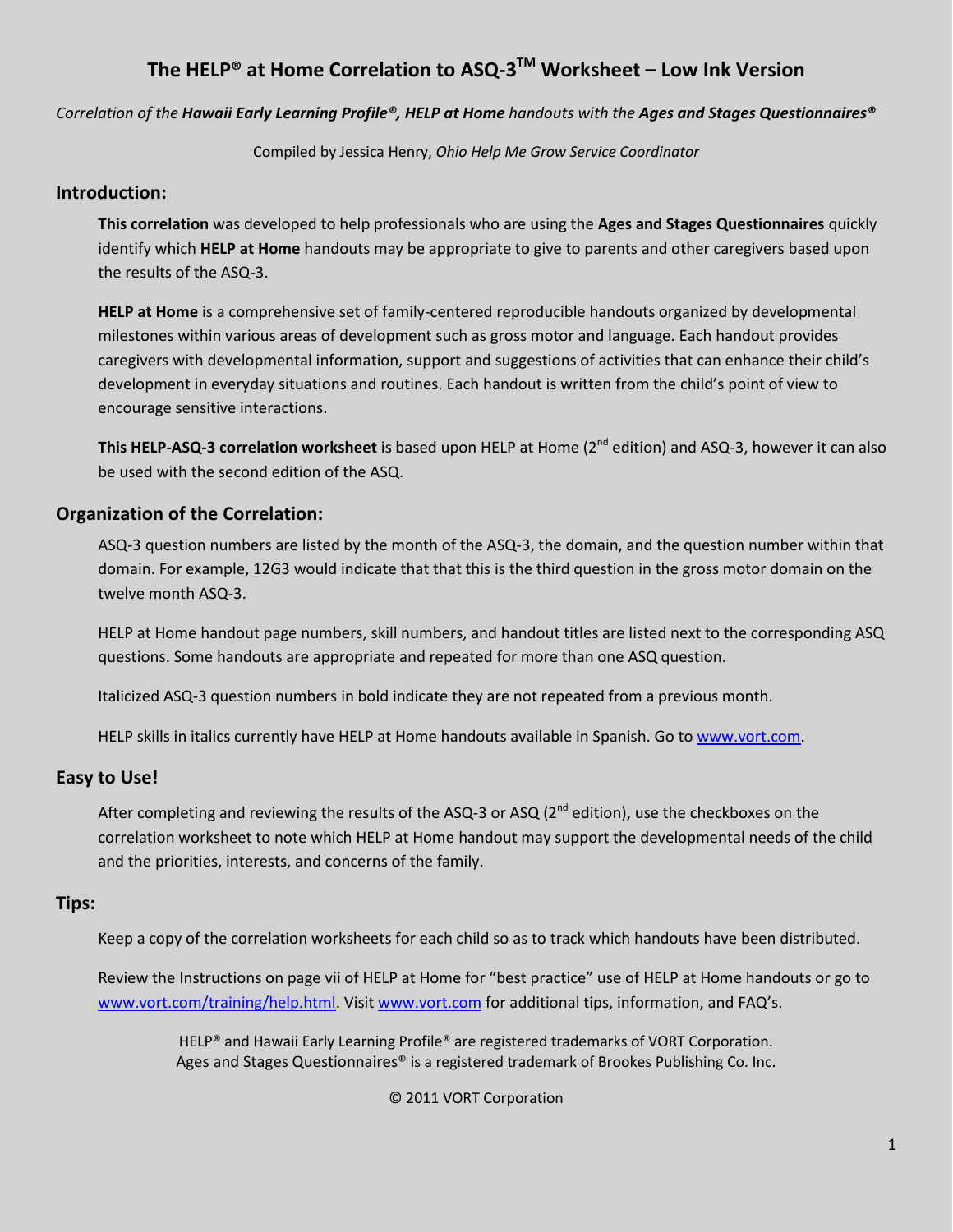| Date of ASQ:<br><b>Child's Name:</b><br>Date of Birth: |                 |        |                  |                  |                                      |                   |
|--------------------------------------------------------|-----------------|--------|------------------|------------------|--------------------------------------|-------------------|
|                                                        | <b>ASQ</b>      |        | <b>HELP Page</b> | <b>HELP Item</b> | <b>HELP at Home Title</b>            | <b>Date Given</b> |
|                                                        | <b>2C1</b>      | $\Box$ | 132              | 2.03             | <b>First Sounds</b>                  |                   |
|                                                        | 2C2             | $\Box$ | 136-7            | 2.07             | Cooing                               |                   |
|                                                        | 2C <sub>3</sub> | $\Box$ | 140              | 2.11/5.09        | Vocalizing to "Take a Turn"          |                   |
| Communication                                          | 2C <sub>4</sub> | $\Box$ | 369              | 5.07             | <b>Social Smiles!</b>                |                   |
|                                                        | <b>2C5</b>      | $\Box$ | 135              | 2.06             | Laughs and Chuckles!                 |                   |
|                                                        | 2C6             | $\Box$ | 376              | 5.17             | Saving Special Looks for Loved Ones  |                   |
|                                                        |                 |        |                  |                  |                                      |                   |
|                                                        | <b>2G1</b>      | $\Box$ | 209              | 3.09             | <b>Straightening Out</b>             |                   |
|                                                        | <b>2G1</b>      | $\Box$ | 304              | 4.02             | <b>Actively Moving Both Arms</b>     |                   |
|                                                        | <b>2G2</b>      | $\Box$ | 205              | 3.05             | Turning My Head to Each Side         |                   |
|                                                        | 2G <sub>3</sub> | $\Box$ | 206              | 3.03             | Holding My Head Up Lying on My Tummy |                   |
| <b>Gross Motor</b>                                     | <b>2G4</b>      | $\Box$ | 211              | 3.11             | <b>Reciprocal Kicking</b>            |                   |
|                                                        | <b>2G5</b>      | $\Box$ | 205              | 3.02             | Turning My Head to Each Side         |                   |
|                                                        | <b>2G6</b>      | $\Box$ | 206              | 3.03             | Holding My Head Up Lying on My Tummy |                   |
|                                                        |                 |        |                  |                  |                                      |                   |
|                                                        | 2F1             | $\Box$ | n/a              | n/a              | (reflex- not to be taught)           |                   |
|                                                        | 2F2             | $\Box$ | n/a              | n/a              | (reflex- not to be taught)           |                   |
|                                                        | 2F <sub>3</sub> | $\Box$ | 309              | 4.13             | Holding a Toy                        |                   |
| Fine Motor                                             | 2F4             | $\Box$ | 9                | 1.11             | <b>Discovering My Hands</b>          |                   |
|                                                        | 2F5             | $\Box$ | 308              | 4.25             | <b>Decreasing Fisting</b>            |                   |
|                                                        | 2F6             | $\Box$ | 312              | 4.22             | Using My Palm to Grasp               |                   |
|                                                        | 2F6             | $\Box$ | 9                | 1.11             | <b>Discovering My Hands</b>          |                   |
|                                                        |                 |        |                  |                  |                                      |                   |
|                                                        | 2P1             | □      | 303              | 4.01             | Getting a Good Look at Things        |                   |
|                                                        | 2P2             | □      | 305              | 4.04             | <b>Watching Things Move</b>          |                   |
|                                                        | 2P <sub>3</sub> | $\Box$ | 306              |                  | 4.06   Visual Tracking Games         |                   |
|                                                        | 2P4             | □      | 306              | 4.11/4.19        | <b>Visual Tracking Games</b>         |                   |
| Problem Solving                                        | 2P5             | $\Box$ | 303              | 4.01             | <b>Getting a Good Look at Things</b> |                   |
|                                                        | 2P5             | $\Box$ | 305              | 4.18             | <b>Watching Things Move</b>          |                   |
|                                                        | 2P6             | $\Box$ | 311              | 4.16             | <b>Early Reaching Activities</b>     |                   |
|                                                        |                 |        |                  |                  |                                      |                   |
|                                                        | <b>2S1</b>      | $\Box$ | n/a              | n/a              | (reflex- not to be taught)           |                   |
|                                                        | <b>2S2</b>      | $\Box$ | 134              | 2.05             | <b>Interpreting Cries</b>            |                   |
| Personal-Social                                        | <b>2S3</b>      | $\Box$ | 366              | 5.03             | First smiles                         |                   |
|                                                        | <b>2S4</b>      | $\Box$ | 369              | 5.07             | <b>Social Smiles!</b>                |                   |
|                                                        | <b>2S5</b>      | $\Box$ | 9                | 1.11             | <b>Discovering My Hands</b>          |                   |
|                                                        | <b>2S6</b>      | $\Box$ | 6                | 1.08             | Anticipatory Excitement!             |                   |
|                                                        | <b>2S6</b>      | $\Box$ | 456              | 6.10             | "That's My Bottle"                   |                   |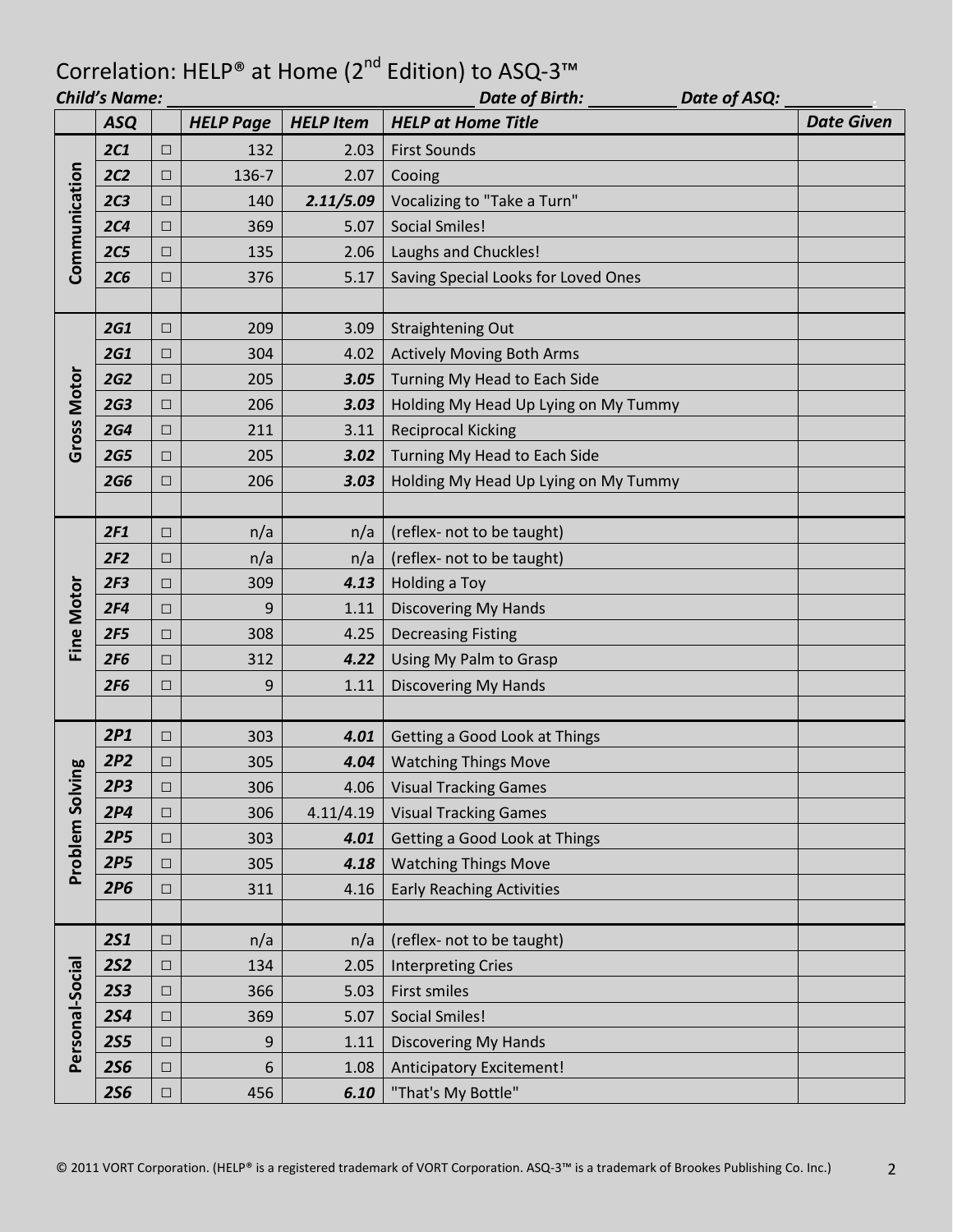| <b>Child's Name:</b><br>Date of Birth:<br>Date of ASQ: |                 |        |                  |                  |                                              |                   |  |
|--------------------------------------------------------|-----------------|--------|------------------|------------------|----------------------------------------------|-------------------|--|
|                                                        | <b>ASQ</b>      |        | <b>HELP Page</b> | <b>HELP Item</b> | <b>HELP at Home Title</b>                    | <b>Date Given</b> |  |
|                                                        | 4C1             | $\Box$ | 135              | 2.06             | Laughs and Chuckles!                         |                   |  |
|                                                        | 4C <sub>2</sub> | □      | 376              | 5.17             | Saving Special Looks for Loved Ones          |                   |  |
|                                                        | 4C <sub>3</sub> | $\Box$ | 371              | 5.11             | <b>Meeting New People</b>                    |                   |  |
| Communication                                          | <b>4C4</b>      | $\Box$ | 139              | 2.10             | Squealing!                                   |                   |  |
|                                                        | <b>4C5</b>      | □      | 135              | 2.06             | Laughs and Chuckles!                         |                   |  |
|                                                        | <b>4C6</b>      | $\Box$ | 140              | 5.09             | Vocalizing to "Take a Turn"                  |                   |  |
|                                                        |                 |        |                  |                  |                                              |                   |  |
|                                                        | 4G1             | $\Box$ | 205              | 3.02             | Turning My Head to Each Side                 |                   |  |
|                                                        | 4G <sub>2</sub> | $\Box$ | 216              | 3.20             | Pulling to Sit Strengthening Neck and Tummy  |                   |  |
|                                                        | <b>4G3</b>      | $\Box$ | 206              | 3.04             | Holding My Head Up Lying on My Tummy         |                   |  |
|                                                        | <b>4G4</b>      | $\Box$ | 206              | 3.07             | Holding My Head Up Lying on My Tummy         |                   |  |
| <b>Gross Motor</b>                                     | <b>4G5</b>      | $\Box$ | 217              | 3.21             | <b>Holding My Head Steady</b>                |                   |  |
|                                                        | <b>4G6</b>      | $\Box$ | 307              | 4.07             | <b>Bringing My Hands Together</b>            |                   |  |
|                                                        |                 |        |                  |                  |                                              |                   |  |
|                                                        | 4F1             | $\Box$ | 308              | 4.25             | <b>Decreasing Fisting</b>                    |                   |  |
|                                                        | 4F <sub>2</sub> | $\Box$ | 309              | 4.13             | Holding a Toy                                |                   |  |
|                                                        | 4F3             | $\Box$ | 312              | 4.22             | Using My Palm to Grasp                       |                   |  |
|                                                        | 4F3             | $\Box$ | 9                | 1.11             | <b>Discovering My Hands</b>                  |                   |  |
| <b>Fine Motor</b>                                      | <b>4F4</b>      | $\Box$ | 11               | 1.13             | "Tasting" and Touching to Play               |                   |  |
|                                                        | 4F5             | $\Box$ | 323              | 4.40             | Scratching to Pick Up Tiny Things            |                   |  |
|                                                        | <b>4F6</b>      | □      | 311              | 4.16             | <b>Early Reaching Activities</b>             |                   |  |
|                                                        |                 |        |                  |                  |                                              |                   |  |
|                                                        | 4P1             | $\Box$ | 306              | 4.06             | <b>Visual Tracking Games</b>                 |                   |  |
|                                                        | 4P2             | $\Box$ | 306              | 4.11/4.19        | <b>Visual Tracking Games</b>                 |                   |  |
| Solving                                                | 4P3             | $\Box$ | 303              | 4.01             | Getting a Good Look at Things                |                   |  |
|                                                        | 4P3             | $\Box$ | 305              | 4.18             | <b>Watching Things Move</b>                  |                   |  |
| Problem                                                | 4P4             | $\Box$ | 11               | 1.13             | "Tasting" and Touching to Play               |                   |  |
|                                                        | 4P5             | $\Box$ | 453              | 6.09             | Bringing My Hands to My Mouth                |                   |  |
|                                                        | 4P6             | $\Box$ | 311              | 4.16             | <b>Early Reaching Activities</b>             |                   |  |
|                                                        |                 |        |                  |                  |                                              |                   |  |
|                                                        | <b>4S1</b>      | $\Box$ | 9                | 1.11             | <b>Discovering My Hands</b>                  |                   |  |
|                                                        | <b>4S2</b>      | $\Box$ | 307              | 4.07             | <b>Bringing My Hands Together</b>            |                   |  |
|                                                        | <b>4S2</b>      | $\Box$ | 15               | 1.17             | Playing with Hands, Feet, Fingers, and Toes  |                   |  |
|                                                        | <b>4S3</b>      | $\Box$ | 6                | 1.08             | Anticipatory Excitement!                     |                   |  |
|                                                        | <b>4S3</b>      | $\Box$ | 456              | 6.10             | "That's My Bottle"                           |                   |  |
| Personal-Social                                        | <b>4S4</b>      | $\Box$ | 459              | 6.16             | Getting Ready to Hold a Bottle - Patting and |                   |  |
|                                                        | <b>4S5</b>      | $\Box$ | 369              | 5.07             | <b>Social Smiles!</b>                        |                   |  |
|                                                        | <b>4S5</b>      | $\Box$ | 376              | 5.17             | Saving Special Looks for Loved Ones          |                   |  |
|                                                        | <b>4S6</b>      | $\Box$ | 381              | 5.23             | Playmate In The Mirror                       |                   |  |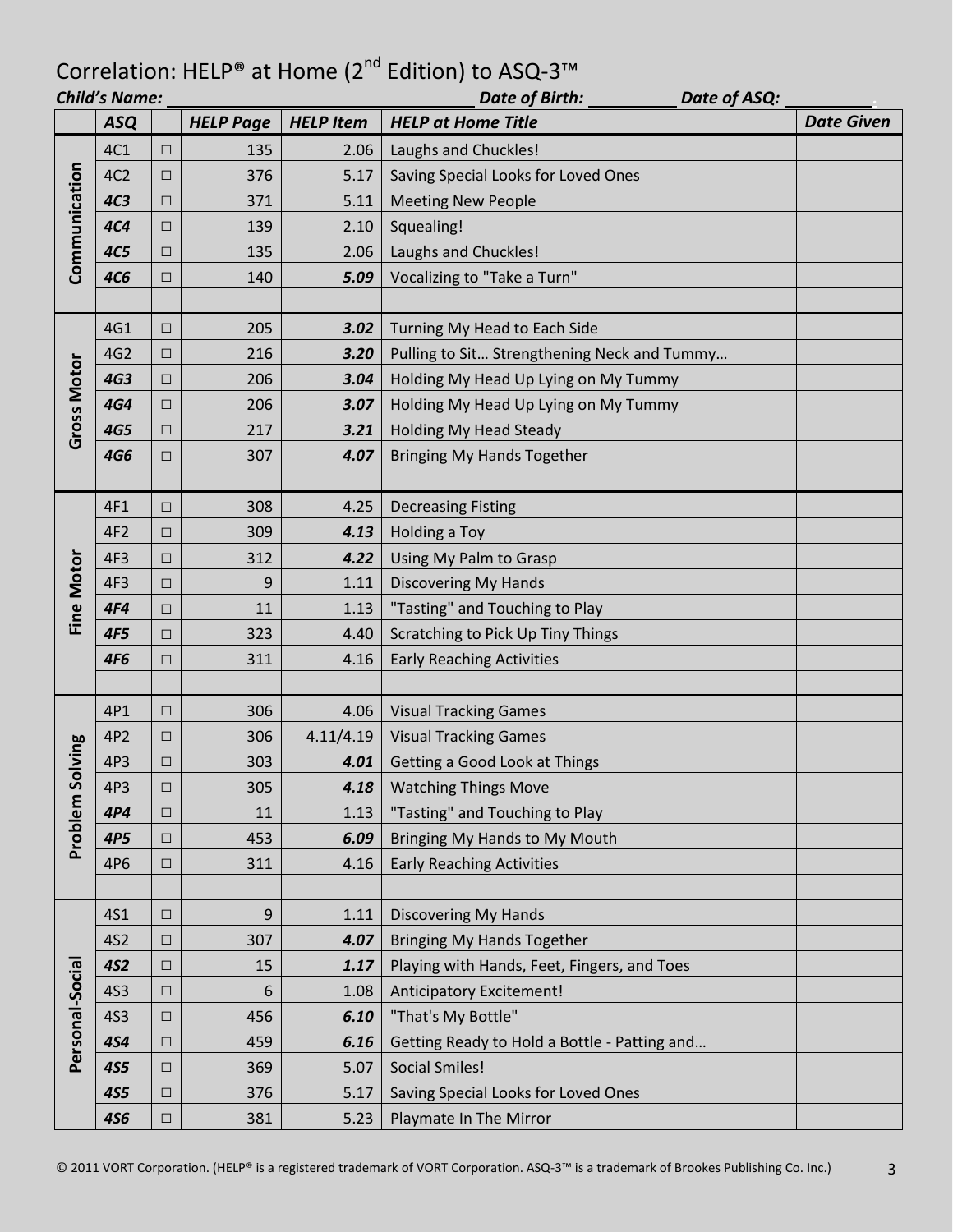| Date of ASQ:<br><b>Child's Name:</b><br>Date of Birth: |                 |        |                  |                  |                                                   |                   |  |
|--------------------------------------------------------|-----------------|--------|------------------|------------------|---------------------------------------------------|-------------------|--|
|                                                        | <b>ASQ</b>      |        | <b>HELP Page</b> | <b>HELP Item</b> | <b>HELP at Home Title</b>                         | <b>Date Given</b> |  |
|                                                        | 6C1             | $\Box$ | 139              | 2.10             | Squealing!                                        |                   |  |
|                                                        | <b>6C2</b>      | □      | 136              | 2.07             | Cooing                                            |                   |  |
|                                                        | <b>6C3</b>      | $\Box$ | 14               | 1.16             | Who Said That?                                    |                   |  |
|                                                        | <b>6C4</b>      | $\Box$ | 18               | 1.19             | Did You Hear That? Locating                       |                   |  |
|                                                        | <b>6C5</b>      | $\Box$ | 141              | 2.13             | "Babababa!"                                       |                   |  |
| Communication                                          | <b>6C6</b>      | $\Box$ | 140              | 5.09             | Vocalizing to "Take a Turn"                       |                   |  |
|                                                        | <b>6C6</b>      | $\Box$ | 153              | 2.27             | <b>Babbling to Reply!</b>                         |                   |  |
|                                                        |                 |        |                  |                  |                                                   |                   |  |
|                                                        | 6G1             | $\Box$ | 212              | 3.14             | Flexing My Arms and Legs                          |                   |  |
|                                                        | 6G2             | □      | 213              | 3.15             | Holding My Head and Chest Up Lying on My Tummy    |                   |  |
|                                                        | <b>6G3</b>      | $\Box$ | 229              | 3.38             | Learning to Roll Back to Tummy                    |                   |  |
|                                                        | <b>6G4</b>      | $\Box$ | 224              | 3.29             | Starting to Sit Alone Leaning on Hands            |                   |  |
| Gross Motor                                            | <b>6G5</b>      | $\Box$ | 219              | 3.36             | <b>Weight Bearing Activities</b>                  |                   |  |
|                                                        | 6G6             | $\Box$ | 237              | 3.48             | Preparing for Crawling: Bringing one knee forward |                   |  |
|                                                        | <b>6G6</b>      | $\Box$ | 241              | 3.54             | Getting on Hands and Knees                        |                   |  |
|                                                        |                 |        |                  |                  |                                                   |                   |  |
|                                                        | 6F1             | $\Box$ | 11               | 1.13             | "Tasting" and Touching to Play                    |                   |  |
|                                                        | 6F <sub>2</sub> | □      | 314              | 4.26             | Reaching with Both Arms to Grab                   |                   |  |
|                                                        | 6F3             | $\Box$ | 323              | 4.40             | Scratching to Pick Up Tiny Things                 |                   |  |
| Fine Motor                                             | 6F4             | $\Box$ | 315              | 4.30             | Radial Palmar' Grasp: Thumb, index, middle finger |                   |  |
|                                                        | 6F5             | $\Box$ | 323              | 4.44             | Scratching to Pick Up Tiny Things                 |                   |  |
|                                                        | 6F6             | $\Box$ | 320              | 4.37             | Reaching with One Arm                             |                   |  |
|                                                        |                 |        |                  |                  |                                                   |                   |  |
|                                                        | 6P1             | $\Box$ | 314              | 4.26             | Reaching with Both Arms to Grab                   |                   |  |
|                                                        | 6P <sub>2</sub> | $\Box$ | 8                | 1.09             | Where is it? Noticing When an Object Disappears   |                   |  |
|                                                        | 6P3             | $\Box$ | 318              | 4.34             | <b>Dropping Things</b>                            |                   |  |
| Problem Solving                                        | 6P4             | $\Box$ | 453              | 6.09             | Bringing My Hands to My Mouth                     |                   |  |
|                                                        | 6P5             | $\Box$ | 321              | 4.38             | Transferring from One Hand to the Other           |                   |  |
|                                                        | 6P6             | $\Box$ | 322              | 4.39             | <b>Banging Objects for Play</b>                   |                   |  |
|                                                        |                 |        |                  |                  |                                                   |                   |  |
|                                                        | 6S1             | $\Box$ | 381              | 5.23             | Playmate In The Mirror                            |                   |  |
|                                                        | 6S2             | $\Box$ | 371              | 5.10             | <b>Meeting New People</b>                         |                   |  |
| Personal-Social                                        | <b>6S2</b>      | $\Box$ | 378              | 5.20             | <b>Stranger Anxiety</b>                           |                   |  |
|                                                        | <b>6S3</b>      | $\Box$ | 15               | 1.17             | Playing with Hands, Feet, Fingers, and Toes       |                   |  |
|                                                        | 6S4             | $\Box$ | 381              | 5.28             | Playmate In The Mirror                            |                   |  |
|                                                        | <b>6S5</b>      | $\Box$ | 30               | 1.29             | Exploring My Feet with My Mouth                   |                   |  |
|                                                        | <b>6S6</b>      | $\Box$ | 27               | 1.26             | Figuring Out How to Reach Things                  |                   |  |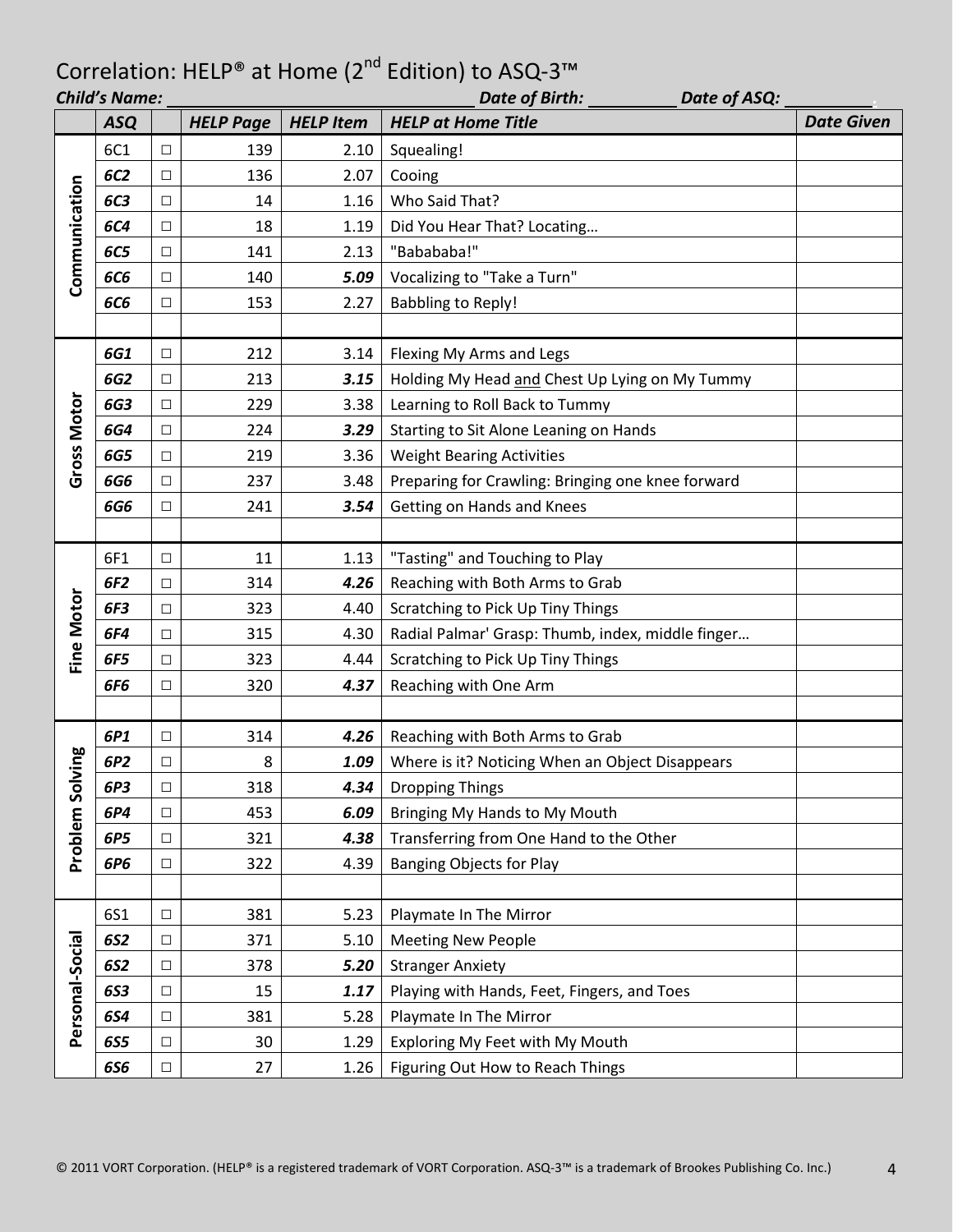| <b>Child's Name:</b><br>Date of Birth:<br>Date of ASQ: |            |        |                  |                  |                                                   |                   |
|--------------------------------------------------------|------------|--------|------------------|------------------|---------------------------------------------------|-------------------|
|                                                        | <b>ASQ</b> |        | <b>HELP Page</b> | <b>HELP Item</b> | <b>HELP at Home Title</b>                         | <b>Date Given</b> |
|                                                        | <b>8C1</b> | $\Box$ | 14               | 1.16             | Who Said That?                                    |                   |
|                                                        | <b>8C2</b> | □      | 18               | 1.19             | Did You Hear That? Locating                       |                   |
|                                                        | <b>8C3</b> | $\Box$ | 140              | 5.09             | Vocalizing to "Take a Turn"                       |                   |
| Communication                                          | <b>8C3</b> | $\Box$ | 153              | 2.27             | <b>Babbling to Reply!</b>                         |                   |
|                                                        | <b>8C4</b> | $\Box$ | 141              | 2.13             | "Babababa!"                                       |                   |
|                                                        | <b>8C5</b> | $\Box$ | 57               | 1.55             | Learning the Meaning of "No!"                     |                   |
|                                                        | <b>8C6</b> | $\Box$ | 145              | 2.17             | "Babadada?"                                       |                   |
|                                                        |            |        |                  |                  |                                                   |                   |
|                                                        | 8G1        | $\Box$ | 224              | 3.29             | Starting to Sit Alone Leaning on Hands            |                   |
|                                                        | 8G2        | $\Box$ | 229              | 3.38             | Learning to Roll Back to Tummy                    |                   |
|                                                        | <b>8G3</b> | $\Box$ | 237              | 3.48             | Preparing for Crawling: Bringing one knee forward |                   |
|                                                        | 8G3        | $\Box$ | 241              | 3.54             | Getting on Hands and Knees                        |                   |
| Gross Motor                                            | <b>8G4</b> | $\Box$ | 219              | 3.36             | <b>Weight Bearing Activities</b>                  |                   |
|                                                        | <b>8G5</b> | $\Box$ | 228              | 3.34             | Sitting Independently                             |                   |
|                                                        | <b>8G5</b> | $\Box$ | 239              | 3.51             | Sitting Alone with Hands Free to Play             |                   |
|                                                        | <b>8G6</b> | $\Box$ | 235              | 3.46             | Learning to Stand At a Low Table                  |                   |
|                                                        |            |        |                  |                  |                                                   |                   |
|                                                        | 8F1        | □      | 323              | 4.40             | Scratching to Pick Up Tiny Things                 |                   |
|                                                        | <b>8F2</b> | $\Box$ | 315              | 4.30             | Radial Palmar' Grasp: Thumb, index, middle finger |                   |
|                                                        | <b>8F3</b> | $\Box$ | 323              | 4.44             | Scratching to Pick Up Tiny Things                 |                   |
| <b>Fine Motor</b>                                      | <b>8F4</b> | $\Box$ | 320              | 4.37             | Reaching with One Arm                             |                   |
|                                                        | <b>8F5</b> | $\Box$ | 327              | 4.45             | 'Pincer' Grasp                                    |                   |
|                                                        | <b>8F6</b> | $\Box$ | 326              | 4.43             | Picking up Small Objects: Fingers and Thumb       |                   |
|                                                        |            |        |                  |                  |                                                   |                   |
|                                                        | 8P1        | $\Box$ | 453              | 6.09             | Bringing My Hands to My Mouth                     |                   |
|                                                        | 8P2        | $\Box$ | 318              | 4.34             | <b>Dropping Things</b>                            |                   |
| Problem Solving                                        | 8P3        | $\Box$ | 322              | 4.39             | <b>Banging Objects for Play</b>                   |                   |
|                                                        | 8P4        | $\Box$ | 321              | 4.38             | Transferring from One Hand to the Other           |                   |
|                                                        | <b>8P5</b> | $\Box$ | 26               | 1.25/4.35        | Holding Something in Each Hand                    |                   |
|                                                        | <b>8P6</b> | $\Box$ | 31               | 1.30             | Making Sounds with Objects!                       |                   |
|                                                        | <b>8P6</b> | $\Box$ | 322              | 4.39             | <b>Banging Objects for Play</b>                   |                   |
|                                                        |            |        |                  |                  |                                                   |                   |
|                                                        | <b>8S1</b> | $\Box$ | 15               | 1.17             | Playing with Hands, Feet, Fingers, and Toes       |                   |
|                                                        | <b>8S2</b> | $\Box$ | 381              | 5.28             | Playmate In The Mirror                            |                   |
|                                                        | <b>8S3</b> | $\Box$ | 27               | 1.26             | Figuring Out How to Reach Things                  |                   |
|                                                        | <b>8S4</b> | $\Box$ | 30               | 1.29             | Exploring My Feet with My Mouth                   |                   |
| Personal-Social                                        | <b>8S5</b> | $\Box$ | 466              | 6.20             | Learning to Drink From a Cup                      |                   |
|                                                        | <b>8S6</b> | $\Box$ | 464              | 6.21             | Helping Me Learn to Bite foods                    |                   |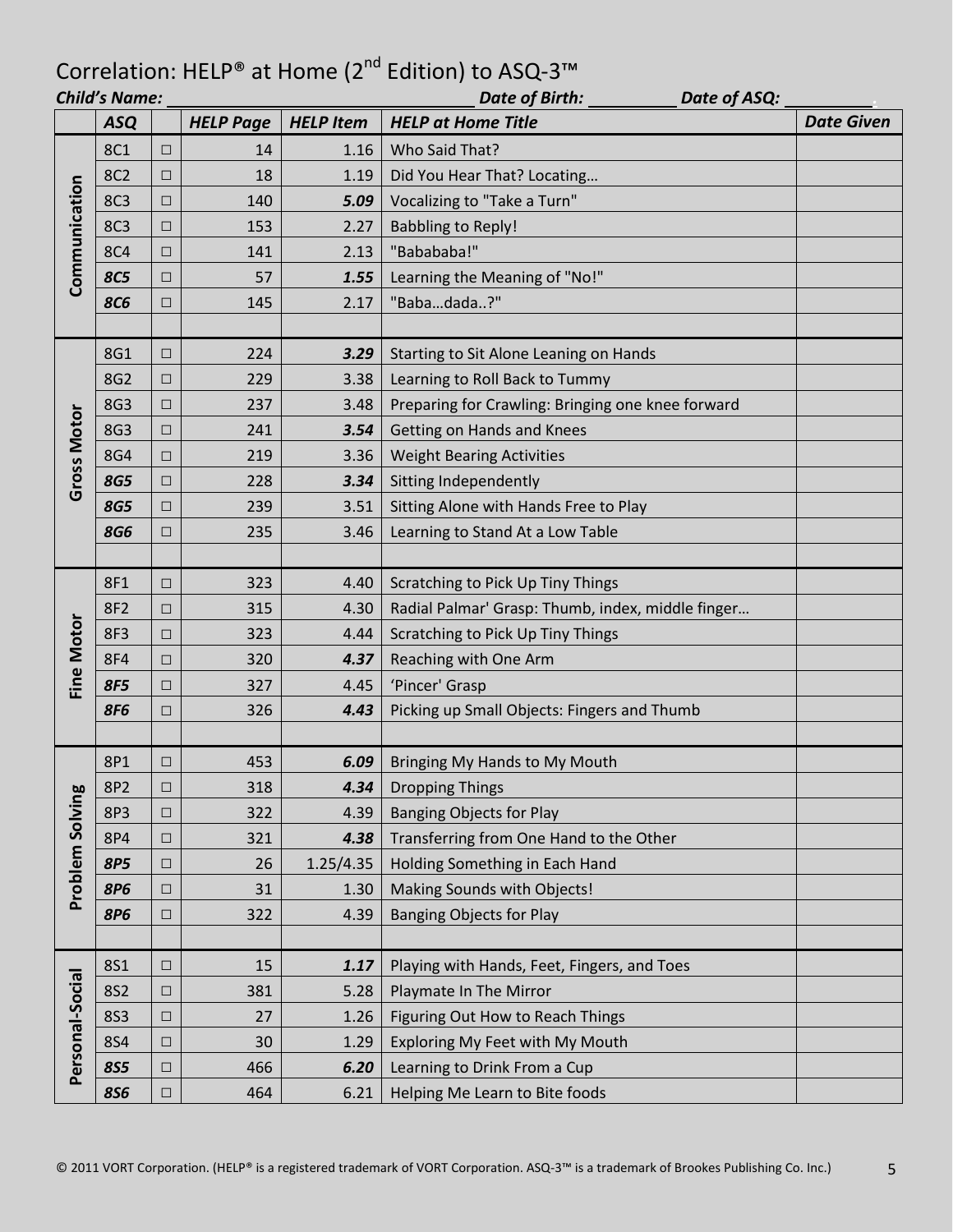|                    | <b>Child's Name:</b> |        |                  |                  | Date of Birth: _________<br>Date of ASQ:    |                   |  |
|--------------------|----------------------|--------|------------------|------------------|---------------------------------------------|-------------------|--|
|                    | <b>ASQ</b>           |        | <b>HELP Page</b> | <b>HELP Item</b> | <b>HELP at Home Title</b>                   | <b>Date Given</b> |  |
|                    | 9C1                  | $\Box$ | 141              | 2.13             | "Babababa!"                                 |                   |  |
|                    | 9C2                  | □      | 140              | 5.09             | Vocalizing to "Take a Turn"                 |                   |  |
|                    | 9C <sub>2</sub>      | $\Box$ | 153              | 2.27             | <b>Babbling to Reply!</b>                   |                   |  |
| Communication      | 9C3                  | □      | 145              | 2.17             | "Babadada?"                                 |                   |  |
|                    | <b>9C4</b>           | $\Box$ | 385              | 5.26             | Learning to Play With You                   |                   |  |
|                    | <b>9C5</b>           | □      | 58               | 1.56             | Did I Understand You?                       |                   |  |
|                    | <b>9C6</b>           | □      | 148              | 2.29             | Learning to say "Mama" and "Dada"           |                   |  |
|                    |                      |        |                  |                  |                                             |                   |  |
|                    | 9G1                  | □      | 219              | 3.36             | <b>Weight Bearing Activities</b>            |                   |  |
|                    | 9G2                  | □      | 228              | 3.34             | Sitting Independently                       |                   |  |
|                    | 9G2                  | □      | 239              | 3.51             | Sitting Alone with Hands Free to Play       |                   |  |
|                    | 9G3                  | $\Box$ | 235              | 3.46             | Learning to Stand At a Low Table            |                   |  |
| <b>Gross Motor</b> | <b>9G4</b>           | □      | 251              | 3.66             | Stooping to Pick Something Up               |                   |  |
|                    | <b>9G5</b>           | $\Box$ | 245              | 3.58             | Getting Down from Standing at Furniture     |                   |  |
|                    | <b>9G6</b>           | □      | 248              | 3.61             | <b>Walking Around Furniture</b>             |                   |  |
|                    |                      |        |                  |                  |                                             |                   |  |
|                    | 9F1                  | □      | 320              | 4.37             | Reaching with One Arm                       |                   |  |
|                    | 9F <sub>2</sub>      | □      | 327              | 4.45             | 'Pincer' Grasp                              |                   |  |
|                    | 9F3                  | $\Box$ | 326              | 4.43             | Picking up Small Objects: Fingers and Thumb |                   |  |
| <b>Fine Motor</b>  | <b>9F4</b>           | □      | 327              | 4.52             | 'Pincer' Grasp                              |                   |  |
|                    | <b>9F5</b>           | □      | 327              | 4.52             | 'Pincer' Grasp                              |                   |  |
|                    | <b>9F6</b>           | ⊔      | 332              | 4.50             | <b>Encouraging Voluntary Release</b>        |                   |  |
|                    |                      |        |                  |                  |                                             |                   |  |
|                    | 9P1                  | □      | 321              | 4.38             | Transferring from One Hand to the Other     |                   |  |
|                    | 9P <sub>2</sub>      | $\Box$ | 26               | 1.25/4.35        | Holding Something in Each Hand              |                   |  |
| ă                  | 9P3                  | $\Box$ | 31               | 1.30             | Making Sounds with Objects!                 |                   |  |
| Problem Solvin     | 9P3                  | □      | 322              | 4.39             | <b>Banging Objects for Play</b>             |                   |  |
|                    | 9P4                  | $\Box$ | 328              | 4.46             | <b>Banging Things Together</b>              |                   |  |
|                    | <b>9P5</b>           | □      | 333              | 4.51             | Poke and Probe!                             |                   |  |
|                    | <b>9P5</b>           | $\Box$ | 341              | 4.64             | "Cheerios <sup>®</sup> in a Bottle?"        |                   |  |
|                    | <b>9P6</b>           | □      | 33               | 1.32a            | Where Did It Go? Finding a Hidden Object    |                   |  |
|                    |                      |        |                  |                  |                                             |                   |  |
|                    | <b>9S1</b>           | $\Box$ | 30               | 1.29             | Exploring My Feet with My Mouth             |                   |  |
|                    | <b>9S2</b>           | $\Box$ | 466              | 6.20             | Learning to Drink From a Cup                |                   |  |
|                    | <b>9S3</b>           | $\Box$ | 464              | 6.21             | Helping Me Learn to Bite foods              |                   |  |
|                    | <b>9S4</b>           | $\Box$ | 390              | 5.32             | Showing to Share                            |                   |  |
| Personal-Social    | <b>9S5</b>           | □      | 472              | 6.29             | <b>Helping You Dress Me</b>                 |                   |  |
|                    | <b>9S6</b>           | $\Box$ | 396              | 5.38             | Giving a Toy to Share                       |                   |  |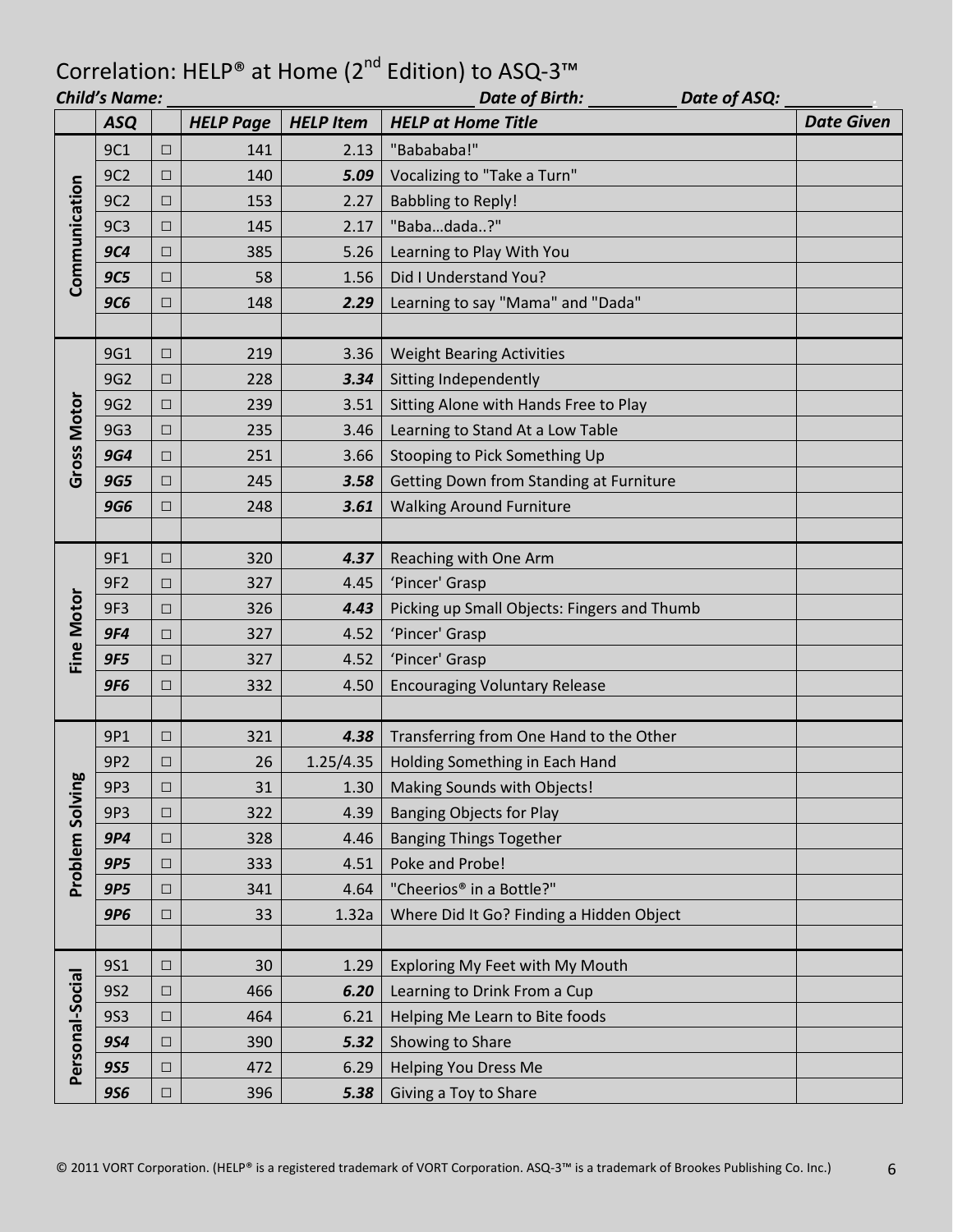|                    | <b>Child's Name:</b> |        |                  |                  | Date of Birth: _____<br>Date of ASQ:        |                   |  |
|--------------------|----------------------|--------|------------------|------------------|---------------------------------------------|-------------------|--|
|                    | <b>ASQ</b>           |        | <b>HELP Page</b> | <b>HELP Item</b> | <b>HELP at Home Title</b>                   | <b>Date Given</b> |  |
|                    | 10C1                 | $\Box$ | 141              | 2.13             | "Babababa!"                                 |                   |  |
|                    | 10C2                 | $\Box$ | 140              | 5.09             | Vocalizing to "Take a Turn"                 |                   |  |
| Communication      | 10C2                 | $\Box$ | 153              | 2.27             | <b>Babbling to Reply!</b>                   |                   |  |
|                    | 10C3                 | $\Box$ | 145              | 2.17             | "Babadada?"                                 |                   |  |
|                    | 10C4                 | $\Box$ | 385              | 5.26             | Learning to Play With You                   |                   |  |
|                    | 10C5                 | $\Box$ | 58               | 1.56             | Did I Understand You?                       |                   |  |
|                    | <b>10C6</b>          | □      | 148              | 2.29             | Learning to say "Mama" and "Dada"           |                   |  |
|                    |                      |        |                  |                  |                                             |                   |  |
|                    | 10G1                 | $\Box$ | 219              | 3.36             | <b>Weight Bearing Activities</b>            |                   |  |
|                    | 10G2                 | $\Box$ | 228              | 3.34             | Sitting Independently                       |                   |  |
|                    | 10G2                 | $\Box$ | 239              | 3.51             | Sitting Alone with Hands Free to Play       |                   |  |
|                    | 10G3                 | $\Box$ | 235              | 3.46             | Learning to Stand At a Low Table            |                   |  |
| <b>Gross Motor</b> | 10G4                 | $\Box$ | 251              | 3.66             | Stooping to Pick Something Up               |                   |  |
|                    | 10G5                 | $\Box$ | 245              | 3.58             | Getting Down from Standing at Furniture     |                   |  |
|                    | 10G6                 | □      | 248              | 3.61             | <b>Walking Around Furniture</b>             |                   |  |
|                    |                      |        |                  |                  |                                             |                   |  |
|                    | 10F1                 | $\Box$ | 320              | 4.37             | Reaching with One Arm                       |                   |  |
|                    | 10F2                 | □      | 327              | 4.45             | 'Pincer' Grasp                              |                   |  |
|                    | 10F3                 | $\Box$ | 326              | 4.43             | Picking up Small Objects: Fingers and Thumb |                   |  |
| Fine Motor         | 10F4                 | $\Box$ | 327              | 4.52             | 'Pincer' Grasp                              |                   |  |
|                    | 10F5                 | $\Box$ | 327              | 4.52             | 'Pincer' Grasp                              |                   |  |
|                    | 10F6                 | □      | 332              | 4.50             | <b>Encouraging Voluntary Release</b>        |                   |  |
|                    |                      |        |                  |                  |                                             |                   |  |
|                    | 10P1                 | $\Box$ | 321              | 4.38             | Transferring from One Hand to the Other     |                   |  |
|                    | 10P2                 | $\Box$ | 26               | 1.25/4.35        | Holding Something in Each Hand              |                   |  |
| ă                  | 10P3                 | $\Box$ | 31               | 1.30             | Making Sounds with Objects!                 |                   |  |
| Problem Solvin     | 10P3                 | $\Box$ | 322              | 4.39             | <b>Banging Objects for Play</b>             |                   |  |
|                    | 10P4                 | $\Box$ | 328              | 4.46             | <b>Banging Things Together</b>              |                   |  |
|                    | 10P5                 | $\Box$ | 333              | 4.51             | Poke and Probe!                             |                   |  |
|                    | 10P5                 | $\Box$ | 341              | 4.64             | "Cheerios <sup>®</sup> in a Bottle?"        |                   |  |
|                    | 10P6                 | $\Box$ | 33               | 1.32a            | Where Did It Go? Finding a Hidden Object    |                   |  |
|                    |                      |        |                  |                  |                                             |                   |  |
|                    | 10S1                 | $\Box$ | 30               | 1.29             | Exploring My Feet with My Mouth             |                   |  |
|                    | 10S2                 | $\Box$ | 466              | 6.20             | Learning to Drink From a Cup                |                   |  |
|                    | 10S3                 | $\Box$ | 464              | 6.21             | Helping Me Learn to Bite foods              |                   |  |
|                    | 10S4                 | $\Box$ | 390              | 5.32             | Showing to Share                            |                   |  |
| Personal-Social    | 10S5                 | $\Box$ | 472              | 6.29             | <b>Helping You Dress Me</b>                 |                   |  |
|                    | 10S6                 | $\Box$ | 396              | 5.38             | Giving a Toy to Share                       |                   |  |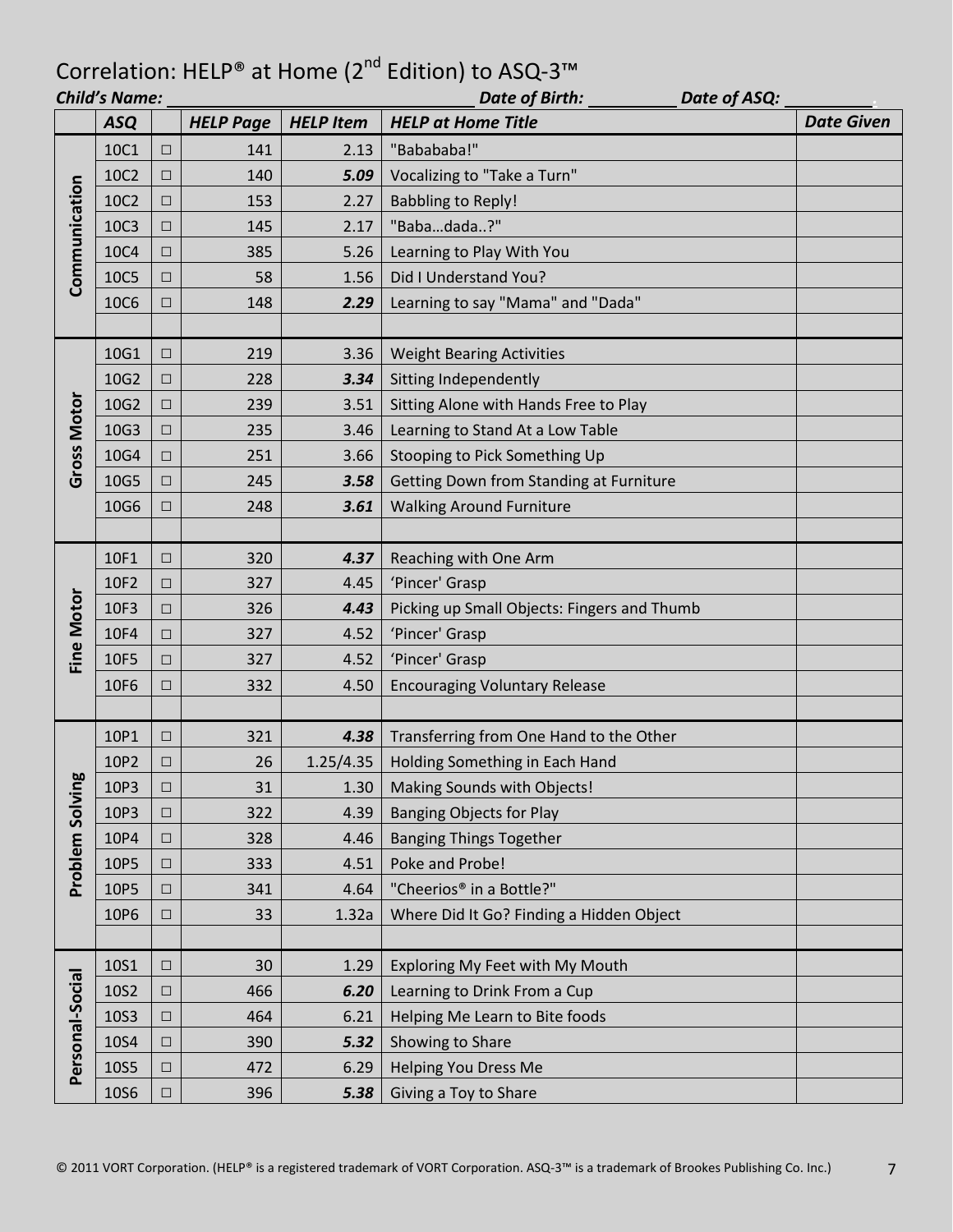|                   | <b>Child's Name:</b> |        |                  |                  | Date of Birth:<br>Date of ASQ:            |                   |  |
|-------------------|----------------------|--------|------------------|------------------|-------------------------------------------|-------------------|--|
|                   | <b>ASQ</b>           |        | <b>HELP Page</b> | <b>HELP Item</b> | <b>HELP at Home Title</b>                 | <b>Date Given</b> |  |
|                   | 12C1                 | $\Box$ | 141              | 2.13             | "Babababa!"                               |                   |  |
|                   | 12C2                 | $\Box$ | 385              | 5.26             | Learning to Play With You                 |                   |  |
|                   | 12C3                 | $\Box$ | 58               | 1.56             | Did I Understand You?                     |                   |  |
|                   | 12C4                 | $\Box$ | 148              | 2.29             | Learning to say "Mama" and "Dada"         |                   |  |
| Communication     | <b>12C5</b>          | $\Box$ | 50               | 2.26             | Learning the Meaning of Words             |                   |  |
|                   | <b>12C6</b>          | $\Box$ | 71               | 1.73             | Pointing to Communicate                   |                   |  |
|                   |                      |        |                  |                  |                                           |                   |  |
|                   | 12G1                 | $\Box$ | 251              | 3.66             | Stooping to Pick Something Up             |                   |  |
|                   | 12G2                 | $\Box$ | 245              | 3.58             | Getting Down from Standing at Furniture   |                   |  |
|                   | 12G3                 | $\Box$ | 248              | 3.61             | <b>Walking Around Furniture</b>           |                   |  |
|                   | <b>12G4</b>          | $\Box$ | 250              | 3.65             | First Steps Forward- With Both Hands Held |                   |  |
| Gross Motor       | 12G5                 | $\Box$ | 254              | 3.70             | Learning to Walk Holding Your Hand        |                   |  |
|                   | <b>12G6</b>          | $\Box$ | 255              | 3.72             | <b>First Steps</b>                        |                   |  |
|                   |                      |        |                  |                  |                                           |                   |  |
|                   | 12F1                 | $\Box$ | 327              | 4.52             | 'Pincer' Grasp                            |                   |  |
|                   | 12F2                 | $\Box$ | 327              | 4.52             | 'Pincer' Grasp                            |                   |  |
|                   | 12F3                 | $\Box$ | 332              | 4.50             | <b>Encouraging Voluntary Release</b>      |                   |  |
| <b>Fine Motor</b> | 12F4                 | □      | 327              | 4.52             | 'Pincer' Grasp                            |                   |  |
|                   | 12F5                 | $\Box$ | 260              | 3.77             | <b>Ball Play: Throwing Underhand</b>      |                   |  |
|                   | 12F6                 | □      | 75               | 1.83             | Learning to Turn Pages of a Book          |                   |  |
|                   |                      |        |                  |                  |                                           |                   |  |
|                   | 12P1                 | $\Box$ | 328              | 4.46             | <b>Banging Things Together</b>            |                   |  |
|                   | 12P2                 | $\Box$ | 333              | 4.51             | Poke and Probe!                           |                   |  |
|                   | 12P2                 | $\Box$ | 341              | 4.64             | "Cheerios® in a Bottle?"                  |                   |  |
| Solving           | 12P3                 | $\Box$ | 33               | 1.32a            | Where Did It Go? Finding a Hidden Object  |                   |  |
|                   | 12P4                 | $\Box$ | 332              | 4.50             | <b>Encouraging Voluntary Release</b>      |                   |  |
| Problem           | 12P4                 | $\Box$ | 336              | 4.56             | <b>Putting Objects in Containers</b>      |                   |  |
|                   | 12P5                 | $\Box$ | 336              | 4.60             | <b>Putting Objects in Containers</b>      |                   |  |
|                   | 12P6                 | $\Box$ | 334              | 4.53             | <b>First Marks and Scribbles</b>          |                   |  |
|                   |                      |        |                  |                  |                                           |                   |  |
|                   | <b>12S1</b>          | $\Box$ | 390              | 5.32             | Showing to Share                          |                   |  |
|                   | <b>12S2</b>          | $\Box$ | 472              | 6.29             | <b>Helping You Dress Me</b>               |                   |  |
|                   | <b>12S3</b>          | $\Box$ | 396              | 5.38             | Giving a Toy to Share                     |                   |  |
|                   | <b>12S4</b>          | $\Box$ | 472              | 6.29             | <b>Helping You Dress Me</b>               |                   |  |
| Personal-Social   | <b>12S5</b>          | $\Box$ | 406              | 5.46             | Being a Partner in Play                   |                   |  |
|                   | <b>12S6</b>          | $\Box$ | 61               | 1.59             | Hugging a Teddy Bear - Functional Play-   |                   |  |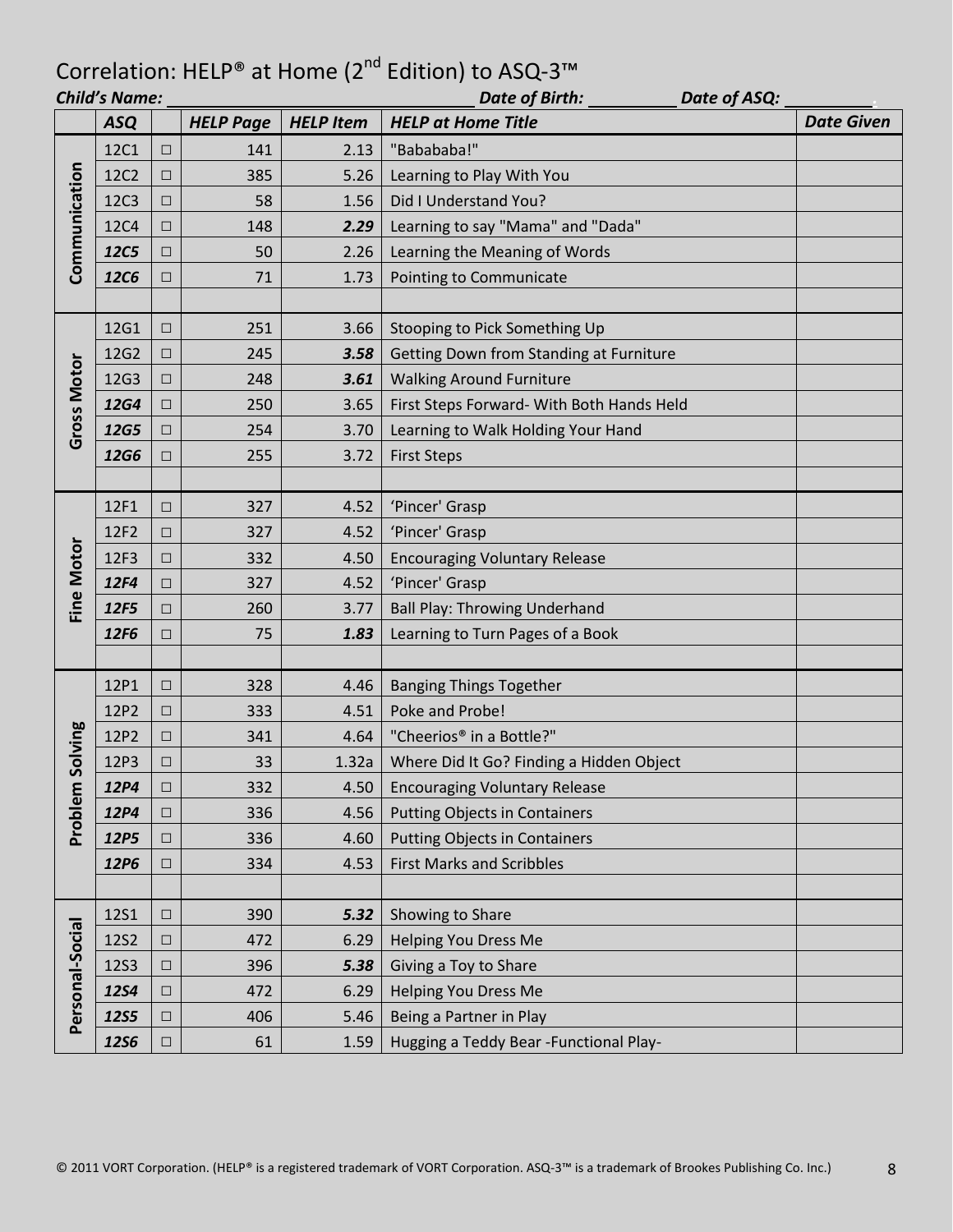|                    | <b>Child's Name:</b> |        | Date of Birth:<br>Date of ASQ: |                  |                                             |                   |
|--------------------|----------------------|--------|--------------------------------|------------------|---------------------------------------------|-------------------|
|                    | <b>ASQ</b>           |        | <b>HELP Page</b>               | <b>HELP Item</b> | <b>HELP at Home Title</b>                   | <b>Date Given</b> |
|                    | 14C1                 | $\Box$ | 148                            | 2.29             | Learning to say "Mama" and "Dada"           |                   |
|                    | 14C2                 | $\Box$ | 71                             | 1.73             | Pointing to Communicate                     |                   |
|                    | 14C3                 | □      | 161                            | 2.38             | Telling You What I Want                     |                   |
| Communication      | <b>14C4</b>          | $\Box$ | 74                             | 1.82             | Patting Pictures in Books                   |                   |
|                    | 14C5                 | □      | 160                            | 2.37             | First Words!                                |                   |
|                    | <b>14C6</b>          | $\Box$ | 79                             | 1.88             | Getting Something From Another Room         |                   |
|                    |                      |        |                                |                  |                                             |                   |
|                    | 14G1                 | $\Box$ | 250                            | 3.65             | First Steps Forward- With Both Hands Held   |                   |
|                    | 14G2                 | $\Box$ | 254                            | 3.70             | Learning to Walk Holding Your Hand          |                   |
|                    | 14G3                 | $\Box$ | 255                            | 3.72             | <b>First Steps</b>                          |                   |
|                    | 14G4                 | $\Box$ | 274                            | 3.100            | Climbing into an Adult Chair                |                   |
| <b>Gross Motor</b> | 14G5                 | $\Box$ | 276                            | 3.102            | Squatting to Play or Pick Something Up      |                   |
|                    | 14G6                 | □      | 262                            | 3.79             | Walking Independently                       |                   |
|                    |                      |        |                                |                  |                                             |                   |
|                    | 14F1                 | $\Box$ | 327                            | 4.52             | 'Pincer' Grasp                              |                   |
|                    | 14F2                 | □      | 260                            | 3.77             | <b>Ball Play: Throwing Underhand</b>        |                   |
|                    | 14F3                 | $\Box$ | 75                             | 1.83             | Learning to Turn Pages of a Book            |                   |
| Fine Motor         | 14F4                 | □      | 338                            | 4.58             | Learning to Stack Blocks                    |                   |
|                    | 14F5                 | $\Box$ | 334                            | 4.59             | <b>First Marks and Scribbles</b>            |                   |
|                    | 14F6                 | □      | 345                            | 4.69             | <b>Building a Tower with Blocks</b>         |                   |
|                    |                      |        |                                |                  |                                             |                   |
|                    | 14P1                 | $\Box$ | 332                            | 4.50             | <b>Encouraging Voluntary Release</b>        |                   |
|                    | 14P1                 | $\Box$ | 336                            | 4.56             | <b>Putting Objects in Containers</b>        |                   |
| Solving            | 14P2                 | □      | 336                            | 4.60             | <b>Putting Objects in Containers</b>        |                   |
|                    | 14P3                 | □      | 334                            | 4.53             | <b>First Marks and Scribbles</b>            |                   |
| Ë                  | 14P4                 | $\Box$ | 356                            | 4.84             | Dropping a Cheerio <sup>®</sup> in a Bottle |                   |
| Proble             | 14P5                 | $\Box$ | 343                            | 4.67             | <b>Putting Tiny Things in Containers</b>    |                   |
|                    | 14P6                 | $\Box$ | 49                             | 1.47             | Pulling a Cloth to Reach Something          |                   |
|                    |                      |        |                                |                  |                                             |                   |
|                    | 14S1                 | $\Box$ | 472                            | 6.29             | <b>Helping You Dress Me</b>                 |                   |
|                    | 14S2                 | $\Box$ | 406                            | 5.46             | Being a Partner in Play                     |                   |
|                    | 14S3                 | $\Box$ | 61                             | 1.59             | Hugging a Teddy Bear - Functional Play-     |                   |
|                    | 14S4                 | $\Box$ | 478                            | 6.38             | Feeding Myself with a Spoon                 |                   |
| Personal-Social    | 14S5                 | $\Box$ | 479                            | 6.39             | Learning to Take Off My Socks               |                   |
|                    | <b>14S5</b>          | $\Box$ | 480                            | 6.40             | Learning to Put On a Hat                    |                   |
|                    | <b>14S5</b>          | $\Box$ | 485                            | 6.46             | Learning to Take Off Shoes                  |                   |
|                    | <b>14S6</b>          | $\Box$ | 161                            | 2.38             | Telling You What I Want                     |                   |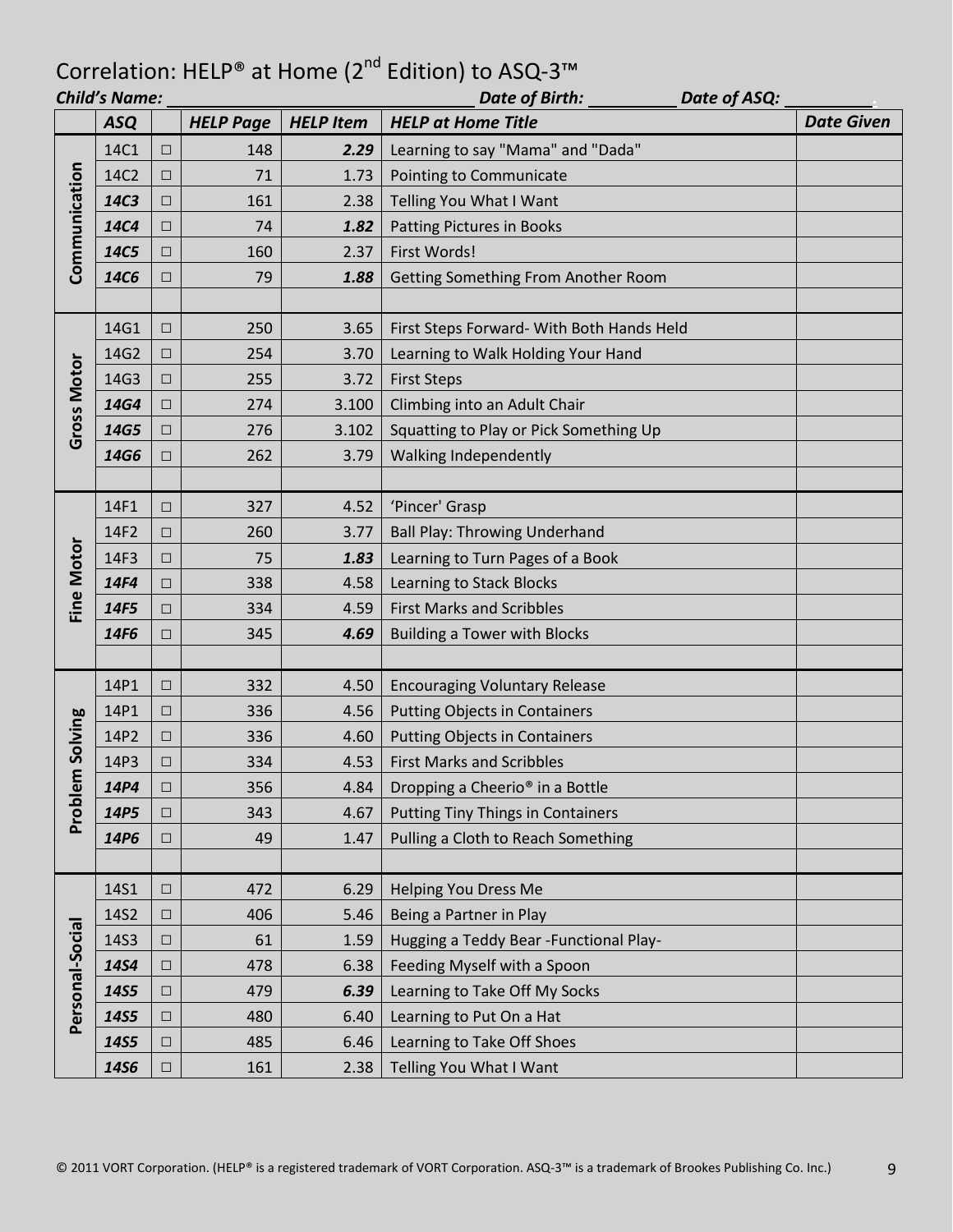|                    | <b>Child's Name:</b> |        |                  |                  | Date of ASQ:<br>Date of Birth:              |                   |
|--------------------|----------------------|--------|------------------|------------------|---------------------------------------------|-------------------|
|                    | <b>ASQ</b>           |        | <b>HELP Page</b> | <b>HELP Item</b> | <b>HELP at Home Title</b>                   | <b>Date Given</b> |
|                    | 16C1                 | $\Box$ | 74               | 1.82             | Patting Pictures in Books                   |                   |
|                    | 16C2                 | $\Box$ | 160              | 2.37             | First Words!                                |                   |
|                    | 16C3                 | $\Box$ | 71               | 1.73             | Pointing to Communicate                     |                   |
| Communication      | 16C4                 | $\Box$ | 79               | 1.88             | Getting Something From Another Room         |                   |
|                    | <b>16C5</b>          | $\Box$ | 171              | 2.54             | "Car Go?" Imitating two word phrases        |                   |
|                    | <b>16C6</b>          | $\Box$ | 167              | 2.45             | Saying More and More Words                  |                   |
|                    |                      |        |                  |                  |                                             |                   |
|                    | 16G1                 | $\Box$ | 255              | 3.72             | <b>First Steps</b>                          |                   |
|                    | 16G2                 | $\Box$ | 274              | 3.100            | Climbing into an Adult Chair                |                   |
|                    | 16G3                 | $\Box$ | 276              | 3.102            | Squatting to Play or Pick Something Up      |                   |
| <b>Gross Motor</b> | 16G4                 | $\Box$ | 262              | 3.79             | Walking Independently                       |                   |
|                    | 16G5                 | $\Box$ | 264              | 3.83             | <b>Balance Reactions in Standing</b>        |                   |
|                    | 16G6                 | $\Box$ | 84               | 1.95             | Solving Problems with "Tools"               |                   |
|                    |                      |        |                  |                  |                                             |                   |
|                    | 16F1                 | $\Box$ | 75               | 1.83             | Learning to Turn Pages of a Book            |                   |
|                    | 16F2                 | $\Box$ | 260              | 3.77             | <b>Ball Play: Throwing Underhand</b>        |                   |
|                    | 16F3                 | $\Box$ | 338              | 4.58             | Learning to Stack Blocks                    |                   |
| <b>Fine Motor</b>  | 16F4                 | □      | 345              | 4.69             | <b>Building a Tower with Blocks</b>         |                   |
|                    | 16F5                 | $\Box$ | 334              | 4.59             | <b>First Marks and Scribbles</b>            |                   |
|                    | 16F6                 | □      | 75               | 1.89             | Learning to Turn Pages of a Book            |                   |
|                    |                      |        |                  |                  |                                             |                   |
|                    | 16P1                 | $\Box$ | 334              | 4.53             | <b>First Marks and Scribbles</b>            |                   |
|                    | 16P2                 | $\Box$ | 356              | 4.84             | Dropping a Cheerio <sup>®</sup> in a Bottle |                   |
| lem Solving        | 16P3                 | $\Box$ | 343              | 4.67             | <b>Putting Tiny Things in Containers</b>    |                   |
|                    | 16P4                 | □      | 49               | 1.47             | Pulling a Cloth to Reach Something          |                   |
|                    | 16P5                 | $\Box$ | 342              | 4.65             | Scribbling!                                 |                   |
| Prob               | 16P6                 | $\Box$ | 341              | 4.64             | "Cheerios® in a Bottle?"                    |                   |
|                    |                      |        |                  |                  |                                             |                   |
|                    | <b>16S1</b>          | $\Box$ | 478              | 6.38             | Feeding Myself with a Spoon                 |                   |
|                    | 16S2                 | $\Box$ | 479              | 6.39             | Learning to Take Off My Socks               |                   |
|                    | 16S2                 | $\Box$ | 480              | 6.40             | Learning to Put On a Hat                    |                   |
|                    | 16S2                 | $\Box$ | 485              | 6.46             | Learning to Take Off Shoes                  |                   |
|                    | 16S3                 | $\Box$ | 61               | 1.59             | Hugging a Teddy Bear - Functional Play-     |                   |
| Personal-Social    | 16S4                 | $\Box$ | 381              | 5.28             | Playmate In The Mirror                      |                   |
|                    | 16S5                 | $\Box$ | 161              | 2.38             | Telling You What I Want                     |                   |
|                    | <b>16S6</b>          | $\Box$ | 66               | 1.67             | Will You Restart the Toy?                   |                   |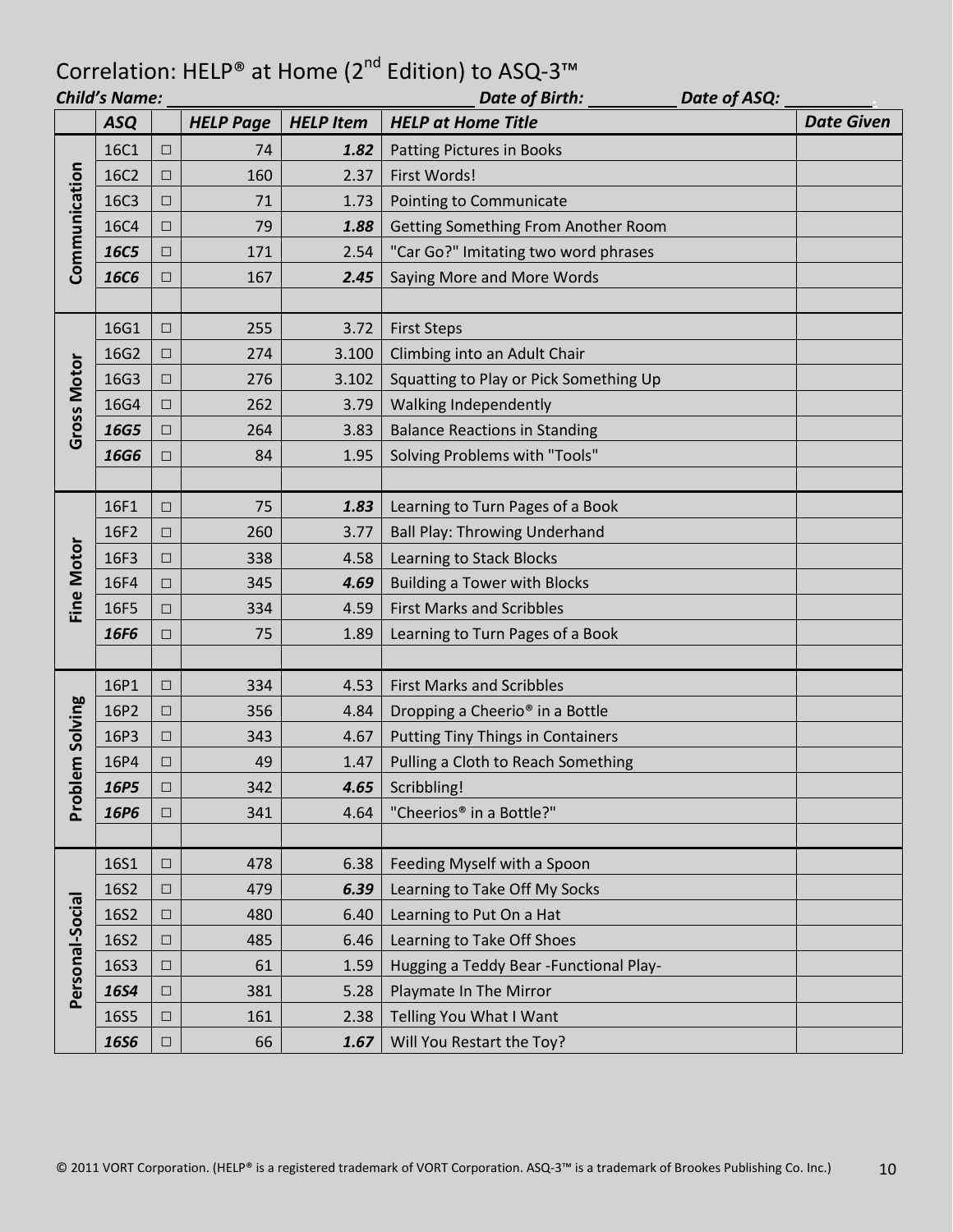|                    | <b>Child's Name:</b> |        |                  |                  | Date of ASQ:<br>Date of Birth:          |  |                   |
|--------------------|----------------------|--------|------------------|------------------|-----------------------------------------|--|-------------------|
|                    | <b>ASQ</b>           |        | <b>HELP Page</b> | <b>HELP Item</b> | <b>HELP at Home Title</b>               |  | <b>Date Given</b> |
|                    | 18C1                 | $\Box$ | 71               | 1.73             | Pointing to Communicate                 |  |                   |
|                    | 18C2                 | $\Box$ | 79               | 1.88             | Getting Something From Another Room     |  |                   |
| Communication      | 18C3                 | $\Box$ | 167              | 2.45             | Saying More and More Words              |  |                   |
|                    | <b>18C4</b>          | $\Box$ | 171              | 2.54             | "Car Go?" Imitating two word phrases    |  |                   |
|                    | <b>18C5</b>          | □      | 172              | 1.117            | <b>Recognizing and Naming Pictures</b>  |  |                   |
|                    | <b>18C6</b>          | $\Box$ | 173              | 2.57             | "Me Go" Using Two Word Sentences        |  |                   |
|                    |                      |        |                  |                  |                                         |  |                   |
|                    | 18G1                 | $\Box$ | 276              | 3.102            | Squatting to Play or Pick Something Up  |  |                   |
|                    | 18G2                 | $\Box$ | 262              | 3.79             | Walking Independently                   |  |                   |
|                    | 18G3                 | $\Box$ | 264              | 3.83             | <b>Balance Reactions in Standing</b>    |  |                   |
|                    | 18G4                 | $\Box$ | 84               | 1.95             | Solving Problems with "Tools"           |  |                   |
| <b>Gross Motor</b> | 18G5                 | $\Box$ | 275              | 3.101            | Walking Down Stairs with Help           |  |                   |
|                    | <b>18G6</b>          | $\Box$ | 264              | 3.84             | <b>Balance Reactions in Standing</b>    |  |                   |
|                    | <b>18G6</b>          | □      | 271              | 3.96             | Learning to Kick a Ball                 |  |                   |
|                    |                      |        |                  |                  |                                         |  |                   |
|                    | 18F1                 | $\Box$ | 260              | 3.77             | <b>Ball Play: Throwing Underhand</b>    |  |                   |
|                    | 18F2                 | $\Box$ | 338              | 4.58             | Learning to Stack Blocks                |  |                   |
|                    | 18F3                 | $\Box$ | 334              | 4.59             | <b>First Marks and Scribbles</b>        |  |                   |
| <b>Fine Motor</b>  | <b>18F4</b>          | $\Box$ | 345              | 4.69             | <b>Building a Tower with Blocks</b>     |  |                   |
|                    | 18F5                 | $\Box$ | 75               | 1.89             | Learning to Turn Pages of a Book        |  |                   |
|                    | 18F6                 | $\Box$ | 478              | 6.38             | Feeding Myself with a Spoon             |  |                   |
|                    |                      |        |                  |                  |                                         |  |                   |
|                    | 18P1                 | $\Box$ | 343              | 4.67             | Putting Tiny Things in Containers       |  |                   |
|                    | 18P2                 | $\Box$ | 49               | 1.47             | Pulling a Cloth to Reach Something      |  |                   |
| Solving            | 18P3                 | $\Box$ | 341              | 4.64             | "Cheerios® in a Bottle?"                |  |                   |
|                    | 18P4                 | $\Box$ | 342              | 4.65             | Scribbling!                             |  |                   |
| Problem            | 18P5                 | □      | 346              | 4.71             | Drawing a Line                          |  |                   |
|                    | <b>18P6</b>          | $\Box$ | 341              | 4.66             | "Cheerios® in a Bottle?"                |  |                   |
|                    |                      |        |                  |                  |                                         |  |                   |
|                    | <b>18S1</b>          | $\Box$ | 381              | 5.28             | Playmate In The Mirror                  |  |                   |
|                    | <b>18S2</b>          | $\Box$ | 61               | 1.59             | Hugging a Teddy Bear - Functional Play- |  |                   |
|                    | <b>18S3</b>          | $\Box$ | 161              | 2.38             | Telling You What I Want                 |  |                   |
|                    | <b>18S4</b>          | $\Box$ | 66               | 1.67             | Will You Restart the Toy?               |  |                   |
| Personal-Social    | <b>18S5</b>          | $\Box$ | 475              | 6.32             | Using a Cup By Myself                   |  |                   |
|                    | <b>1856</b>          | $\Box$ | 405              | 5.45             | Imitating 'Big People'                  |  |                   |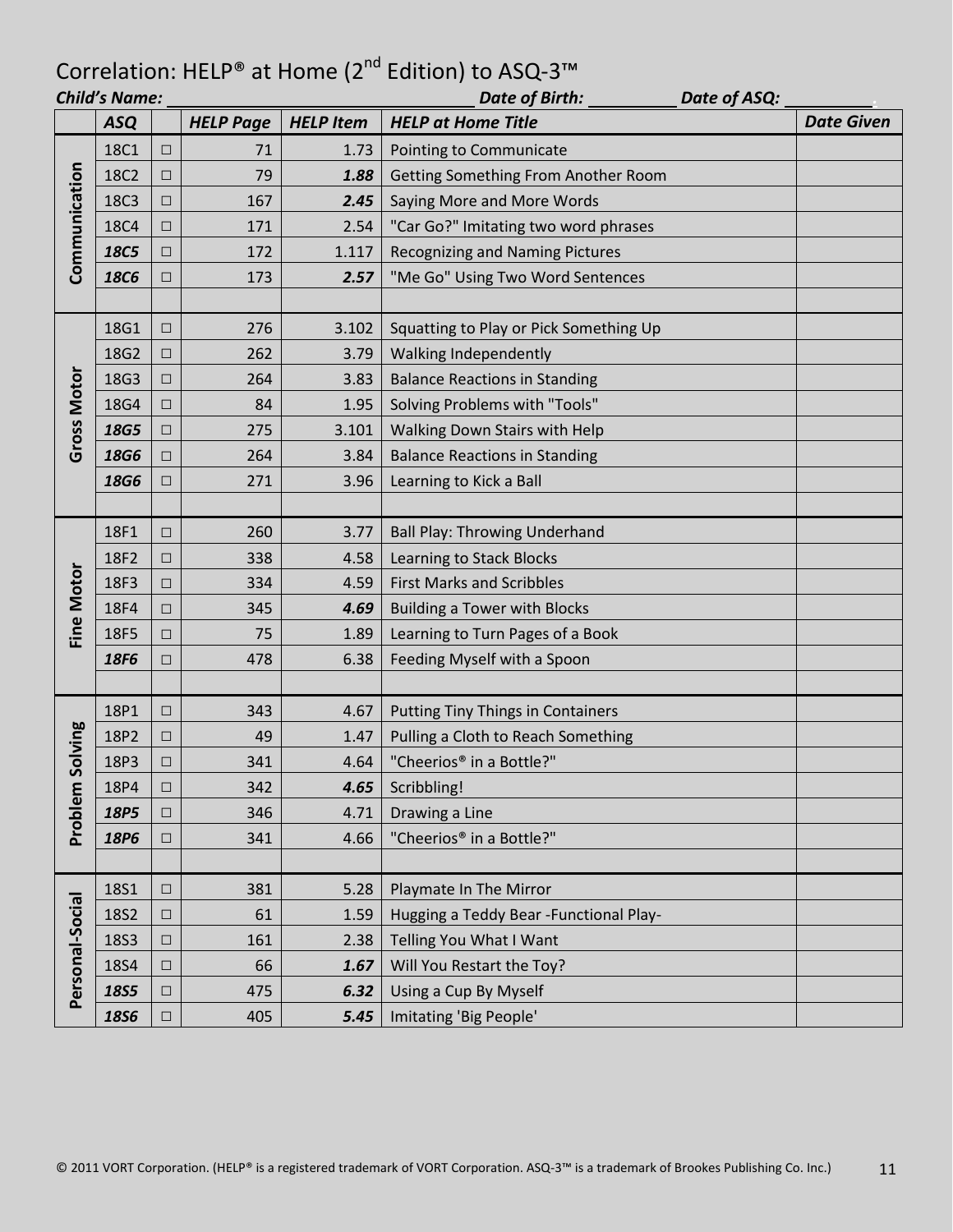|                   | <b>Child's Name:</b> |        |                  |                  | <b>Date of Birth:</b><br>Date of ASQ:  |  |                   |
|-------------------|----------------------|--------|------------------|------------------|----------------------------------------|--|-------------------|
|                   | <b>ASQ</b>           |        | <b>HELP Page</b> | <b>HELP Item</b> | <b>HELP at Home Title</b>              |  | <b>Date Given</b> |
|                   | <b>20C1</b>          | $\Box$ | 171              | 2.54             | "Car Go?" Imitating two word phrases   |  |                   |
|                   | 20C2                 | $\Box$ | 167              | 2.45             | Saying More and More Words             |  |                   |
| Communication     | <b>20C3</b>          | $\Box$ | 172              | 1.117            | <b>Recognizing and Naming Pictures</b> |  |                   |
|                   | <b>20C4</b>          | $\Box$ | 172              | 2.56             | <b>Recognizing and Naming Pictures</b> |  |                   |
|                   | <b>20C5</b>          | $\Box$ | 58               | 1.56             | Did I Understand You?                  |  |                   |
|                   | <b>20C5</b>          | $\Box$ | 78               | 1.87             | Following Directions with Two Objects  |  |                   |
|                   | <b>20C6</b>          | □      | 173              | 2.57             | "Me Go" Using Two Word Sentences       |  |                   |
|                   |                      |        |                  |                  |                                        |  |                   |
|                   | 20G1                 | $\Box$ | 84               | 1.95             | Solving Problems with "Tools"          |  |                   |
|                   | 20G2                 | $\Box$ | 264              | 3.83             | <b>Balance Reactions in Standing</b>   |  |                   |
|                   | 20G3                 | $\Box$ | 275              | 3.101            | Walking Down Stairs with Help          |  |                   |
|                   | 20G4                 | $\Box$ | 264              | 3.84             | <b>Balance Reactions in Standing</b>   |  |                   |
| Gross Motor       | 20G4                 | $\Box$ | 271              | 3.96             | Learning to Kick a Ball                |  |                   |
|                   | <b>20G5</b>          | $\Box$ | 273              | 3.99             | Running                                |  |                   |
|                   | <b>20G6</b>          | $\Box$ | 285              | 3.114            | <b>Walking Up Stairs Alone</b>         |  |                   |
|                   | <b>20G6</b>          | $\Box$ | 289              | 3.123            | <b>Walking Down Stairs Alone</b>       |  |                   |
|                   |                      |        |                  |                  |                                        |  |                   |
|                   | 20F1                 | $\Box$ | 334              | 4.59             | <b>First Marks and Scribbles</b>       |  |                   |
|                   | 20F2                 | $\Box$ | 345              | 4.69             | <b>Building a Tower with Blocks</b>    |  |                   |
| <b>Fine Motor</b> | 20F3                 | $\Box$ | 75               | 1.89             | Learning to Turn Pages of a Book       |  |                   |
|                   | 20F4                 | $\Box$ | 478              | 6.38             | Feeding Myself with a Spoon            |  |                   |
|                   | <b>20F5</b>          | $\Box$ | 345              | 4.77             | <b>Building a Tower with Blocks</b>    |  |                   |
|                   | <b>20F6</b>          | $\Box$ | 493              | 6.55             | Learning to Open Doors                 |  |                   |
|                   |                      |        |                  |                  |                                        |  |                   |
|                   | 20P1                 | $\Box$ | 342              | 4.65             | Scribbling!                            |  |                   |
| ğρ                | 20P2                 | $\Box$ | 346              | 4.71             | Drawing a Line                         |  |                   |
| Problem Solvir    | <b>20P3</b>          | $\Box$ | 76               | 1.84             | Learning to Imitate Things I Can't See |  |                   |
|                   | <b>20P4</b>          | $\Box$ | 53               | 1.50.1           | Turning Objects: Right side up         |  |                   |
|                   | <b>20P5</b>          | $\Box$ | 352              | 4.79             | Making a Train with Blocks             |  |                   |
|                   | <b>20P6</b>          | $\Box$ | 84               | 1.95             | Solving Problems with "Tools"          |  |                   |
|                   |                      |        |                  |                  |                                        |  |                   |
|                   | <b>20S1</b>          | $\Box$ | 478              | 6.38             | Feeding Myself with a Spoon            |  |                   |
|                   | 20S2                 | $\Box$ | 161              | 2.38             | Telling You What I Want                |  |                   |
|                   | <b>SOS3</b>          | $\Box$ | 475              | 6.32             | Using a Cup By Myself                  |  |                   |
|                   | 20S4                 | $\Box$ | 405              | 5.45             | Imitating 'Big People'                 |  |                   |
| Personal-Social   | <b>20S5</b>          | $\Box$ | 412              | 5.52a            | Feeding a Bear With a Spoon -Early     |  |                   |
|                   | <b>20S6</b>          | $\Box$ | 513              | 6.78             | Learning to Use a Fork                 |  |                   |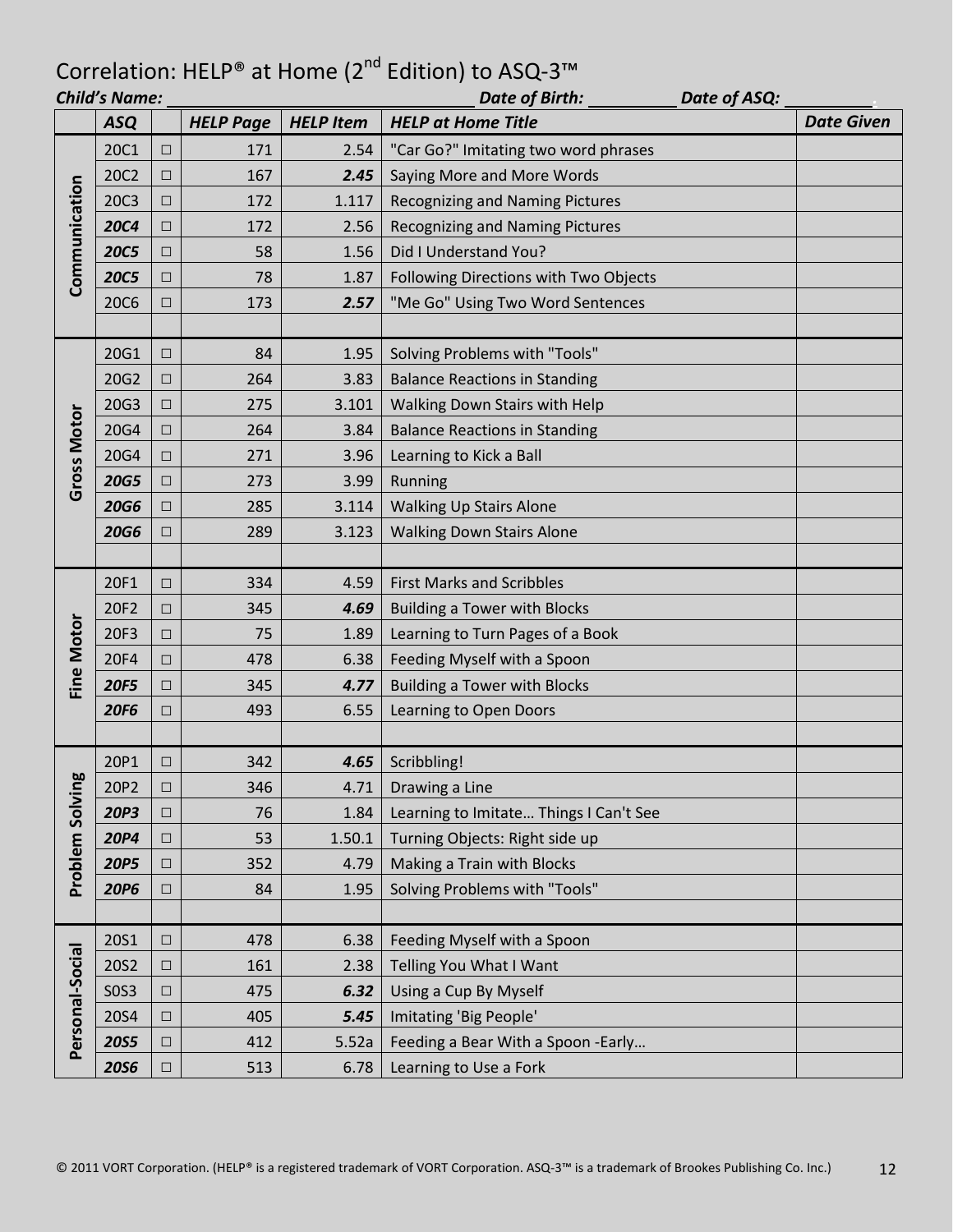|                    | <b>Child's Name:</b> |        |                  |                   | Date of Birth:<br>Date of ASQ:                 |                   |
|--------------------|----------------------|--------|------------------|-------------------|------------------------------------------------|-------------------|
|                    | <b>ASQ</b>           |        | <b>HELP Page</b> | <b>HELP Item</b>  | <b>HELP at Home Title</b>                      | <b>Date Given</b> |
|                    | <b>22C1</b>          | $\Box$ | 172              | 2.56              | Recognizing and Naming Pictures                |                   |
|                    | <b>22C2</b>          | □      | 58               | 1.56              | Did I Understand You?                          |                   |
|                    | <b>22C2</b>          | $\Box$ | 78               | 1.87              | Following Directions with Two Objects          |                   |
|                    | <b>22C3</b>          | $\Box$ | 99               | 1.119             | Learning the Names of More and More Body Parts |                   |
|                    | <b>22C4</b>          | $\Box$ | 167              | 2.50              | Saying More and More Words                     |                   |
| Communication      | <b>22C5</b>          | $\Box$ | 179              | 2.66              | "Me" "Mine" "You" Learning to use pronouns     |                   |
|                    | <b>22C6</b>          | $\Box$ | 173              | 2.57              | "Me Go" Using Two Word Sentences               |                   |
|                    |                      |        |                  |                   |                                                |                   |
|                    | 22G1                 | $\Box$ | 264              | 3.84              | <b>Balance Reactions in Standing</b>           |                   |
|                    | 22G2                 | $\Box$ | 273              | 3.99              | Running                                        |                   |
|                    | 22G3                 | $\Box$ | 275              | 3.101             | Walking Down Stairs with Help                  |                   |
|                    | 22G4                 | $\Box$ | 285              | 3.114             | <b>Walking Up Stairs Alone</b>                 |                   |
| <b>Gross Motor</b> | 22G4                 | □      | 289              | 3.123             | <b>Walking Down Stairs Alone</b>               |                   |
|                    | <b>22G5</b>          | $\Box$ | 278              | 3.107             | Learning to Jump                               |                   |
|                    | <b>22G6</b>          | $\Box$ | 271              | 3.96              | Learning to Kick a Ball                        |                   |
|                    |                      |        |                  |                   |                                                |                   |
|                    | 22F1                 | $\Box$ | 478              | 6.38              | Feeding Myself with a Spoon                    |                   |
|                    | 22F2                 | $\Box$ | 345              | 4.77              | <b>Building a Tower with Blocks</b>            |                   |
| <b>Fine Motor</b>  | 22F3                 | $\Box$ | 493              | 6.55              | Learning to Open Doors                         |                   |
|                    | 22F4                 | $\Box$ | 75               | 1.89              | Learning to Turn Pages of a Book               |                   |
|                    | 22F5                 | $\Box$ | 85               | 1.98              | Switches, Buttons, Knobs and Keys Figuring out |                   |
|                    | 22F6                 | $\Box$ | 348              | 4.74              | Learning to String Beads                       |                   |
|                    |                      |        |                  |                   |                                                |                   |
|                    | 22P1                 | $\Box$ | 342              | 4.65              | Scribbling!                                    |                   |
|                    | 22P2                 | $\Box$ | 352              | 4.79              | Making a Train with Blocks                     |                   |
| Problem Solving    | <b>22P3</b>          | $\Box$ | 413              | 5.52 <sub>b</sub> | Feeding a Bear with a Shovel -Symbolic Play-   |                   |
|                    | 22P4                 | $\Box$ | 346              | 4.71              | Drawing a Line                                 |                   |
|                    | 22P5                 | $\Box$ | 341              | 4.66              | "Cheerios <sup>®</sup> in a Bottle?"           |                   |
|                    | 22P6                 | $\Box$ | 53               | 1.50.1            | Turning Objects: Right side up                 |                   |
|                    |                      |        |                  |                   |                                                |                   |
|                    | <b>22S1</b>          | $\Box$ | 405              | 5.45              | Imitating 'Big People'                         |                   |
|                    | <b>22S2</b>          | $\Box$ | 76               | 1.84              | Learning to Imitate Things I Can't See         |                   |
|                    | <b>22S3</b>          | $\Box$ | 513              | 6.78              | Learning to Use a Fork                         |                   |
|                    | <b>22S4</b>          | $\Box$ | 475              | 6.32              | Using a Cup By Myself                          |                   |
| Personal-Social    | <b>22S5</b>          | $\Box$ | 412              | 5.52a             | Feeding a Bear With a Spoon -Early             |                   |
|                    | <b>2256</b>          | $\Box$ | 266              | 3.92              | <b>Trying New Walking Challenges</b>           |                   |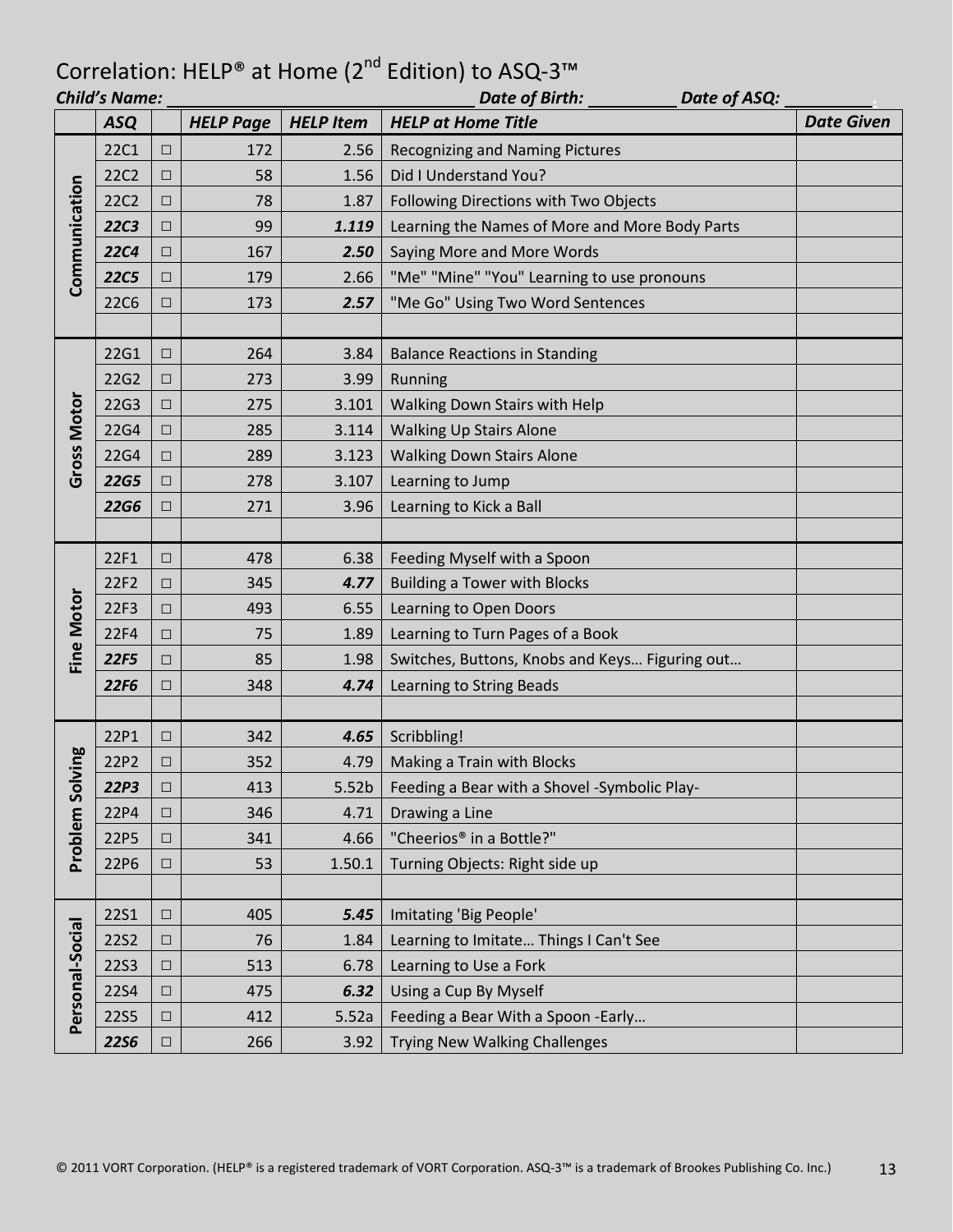|                    |             | <b>Child's Name:</b> |                  |                   | Date of Birth: _____<br>Date of ASQ:           |                   |
|--------------------|-------------|----------------------|------------------|-------------------|------------------------------------------------|-------------------|
|                    | <b>ASQ</b>  |                      | <b>HELP Page</b> | <b>HELP Item</b>  | <b>HELP at Home Title</b>                      | <b>Date Given</b> |
|                    | 24C1        | $\Box$               | 172              | 1.117             | <b>Recognizing and Naming Pictures</b>         |                   |
|                    | 24C2        | □                    | 171              | 2.54              | "Car Go?" Imitating two word phrases           |                   |
| Communication      | 24C3        | $\Box$               | 58               | 1.56              | Did I Understand You?                          |                   |
|                    | 24C3        | $\Box$               | 78               | 1.87              | Following Directions with Two Objects          |                   |
|                    | <b>24C4</b> | $\Box$               | 172              | 2.56              | <b>Recognizing and Naming Pictures</b>         |                   |
|                    | 24C5        | $\Box$               | 173              | 2.57              | "Me Go" Using Two Word Sentences               |                   |
|                    | <b>24C6</b> | $\Box$               | 179              | 2.66              | "Me" "Mine" "You" Learning to use pronouns     |                   |
|                    |             |                      |                  |                   |                                                |                   |
|                    | 24G1        | $\Box$               | 275              | 3.101             | Walking Down Stairs with Help                  |                   |
|                    | 24G2        | $\Box$               | 264              | 3.84              | <b>Balance Reactions in Standing</b>           |                   |
|                    | 24G3        | $\Box$               | 285              | 3.114             | <b>Walking Up Stairs Alone</b>                 |                   |
| <b>Gross Motor</b> | 24G3        | $\Box$               | 289              | 3.123             | <b>Walking Down Stairs Alone</b>               |                   |
|                    | 24G4        | $\Box$               | 273              | 3.99              | Running                                        |                   |
|                    | 24G5        | $\Box$               | 278              | 3.107             | Learning to Jump                               |                   |
|                    | 24G6        | □                    | 271              | 3.96              | Learning to Kick a Ball                        |                   |
|                    |             |                      |                  |                   |                                                |                   |
|                    | 24F1        | $\Box$               | 478              | 6.38              | Feeding Myself with a Spoon                    |                   |
|                    | 24F2        | $\Box$               | 75               | 1.89              | Learning to Turn Pages of a Book               |                   |
|                    | 24F3        | $\Box$               | 493              | 6.55              | Learning to Open Doors                         |                   |
| Fine Motor         | <b>24F4</b> | $\Box$               | 85               | 1.98              | Switches, Buttons, Knobs and Keys Figuring out |                   |
|                    | 24F5        | $\Box$               | 345              | 4.87              | <b>Building a Tower with Blocks</b>            |                   |
|                    | 24F6        | □                    | 348              | 4.74              | Learning to String Beads                       |                   |
|                    |             |                      |                  |                   |                                                |                   |
|                    | 24P1        | $\Box$               | 346              | 4.71              | Drawing a Line                                 |                   |
| ving               | 24P2        | $\Box$               | 341              | 4.66              | "Cheerios® in a Bottle?"                       |                   |
|                    | 24P3        | $\Box$               | 413              | 5.52 <sub>b</sub> | Feeding a Bear with a Shovel -Symbolic Play-   |                   |
| Problem Solv       | <b>24P4</b> | $\Box$               | 97               | 1.115             | Remembering Where Things Belong                |                   |
|                    | <b>24P4</b> | $\Box$               | 494              | 6.62              | Becoming a Little "Helper"                     |                   |
|                    | 24P5        | $\Box$               | 84               | 1.95              | Solving Problems with "Tools"                  |                   |
|                    | 24P6        | $\Box$               | 352              | 4.79              | Making a Train with Blocks                     |                   |
|                    |             |                      |                  |                   |                                                |                   |
|                    | 24S1        | $\Box$               | 475              | 6.32              | Using a Cup By Myself                          |                   |
|                    | 24S2        | $\Box$               | 405              | 5.45              | Imitating 'Big People'                         |                   |
|                    | 24S3        | $\Box$               | 513              | 6.78              | Learning to Use a Fork                         |                   |
| Personal-Social    | 24S4        | $\Box$               | 412              | 5.52a             | Feeding a Bear With a Spoon -Early             |                   |
|                    |             | $\Box$               | 266              | 3.92              | <b>Trying New Walking Challenges</b>           |                   |
| 24S5               |             |                      |                  |                   |                                                |                   |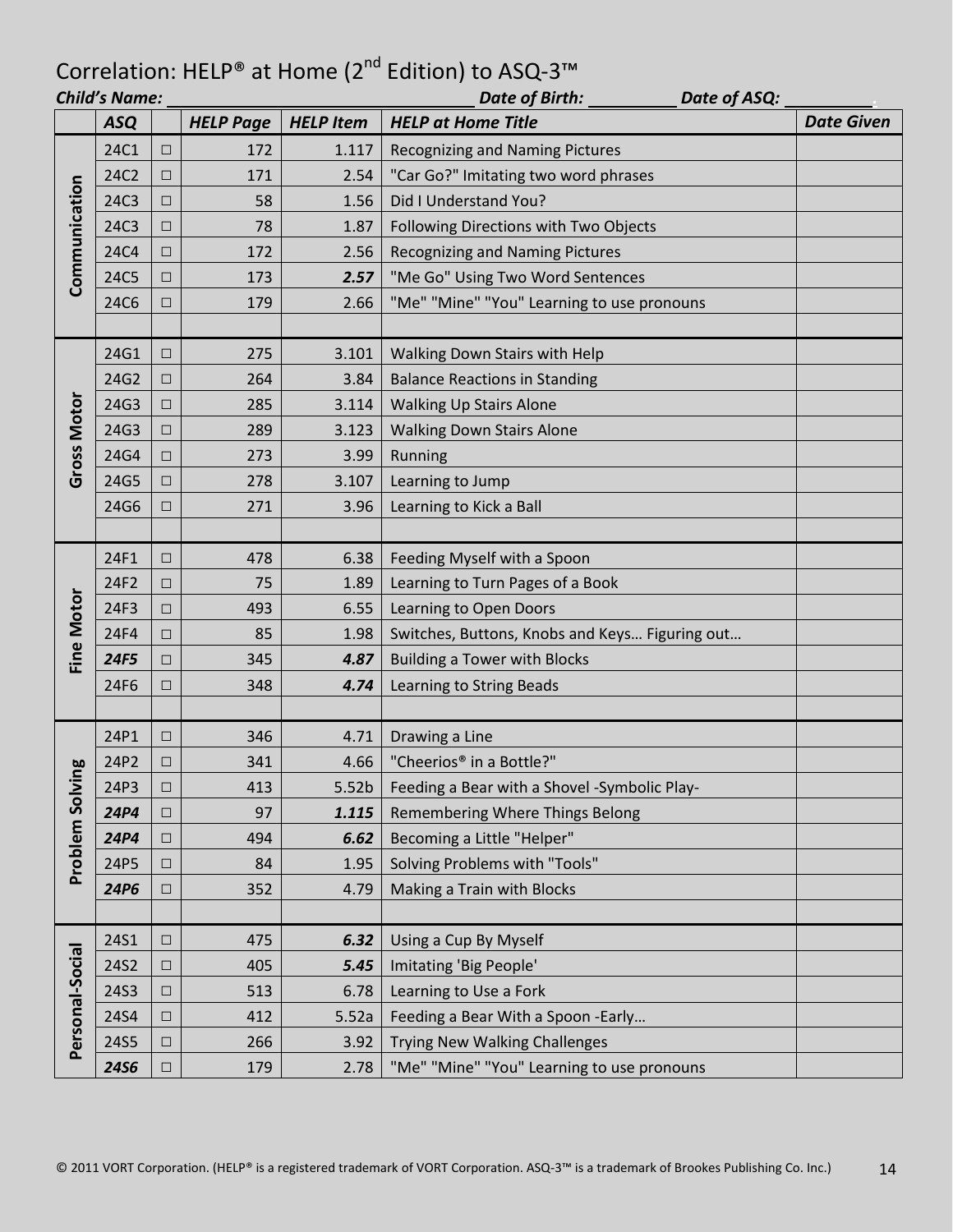| Date of ASQ:<br><b>Child's Name:</b><br>Date of Birth: |             |        |                  |                  |                                                |                   |
|--------------------------------------------------------|-------------|--------|------------------|------------------|------------------------------------------------|-------------------|
|                                                        | <b>ASQ</b>  |        | <b>HELP Page</b> | <b>HELP Item</b> | <b>HELP at Home Title</b>                      | <b>Date Given</b> |
| Communication                                          | 27C1        | $\Box$ | 58               | 1.56             | Did I Understand You?                          |                   |
|                                                        | 27C1        | □      | 78               | 1.87             | Following Directions with Two Objects          |                   |
|                                                        | 27C2        | $\Box$ | 172              | 2.56             | <b>Recognizing and Naming Pictures</b>         |                   |
|                                                        | 27C3        | $\Box$ | 99               | 1.119            | Learning the Names of More and More Body Parts |                   |
|                                                        | 27C4        | $\Box$ | 179              | 2.66             | "Me" "Mine" "You" Learning to use pronouns     |                   |
|                                                        | <b>27C5</b> | $\Box$ | 180              | 2.67             | "Me Go Out" Using Three-Word Sentences         |                   |
|                                                        | <b>27C6</b> | $\Box$ | 191              | 2.80             | In, Out, and Under, Learning the Meaning of    |                   |
|                                                        |             |        |                  |                  |                                                |                   |
|                                                        | 27G1        | $\Box$ | 285              | 3.114            | <b>Walking Up Stairs Alone</b>                 |                   |
|                                                        | 27G1        | $\Box$ | 289              | 3.123            | <b>Walking Down Stairs Alone</b>               |                   |
|                                                        | 27G2        | $\Box$ | 273              | 3.99             | Running                                        |                   |
| <b>Gross Motor</b>                                     | 27G3        | $\Box$ | 278              | 3.107            | Learning to Jump                               |                   |
|                                                        | 27G4        | □      | 271              | 3.96             | Learning to Kick a Ball                        |                   |
|                                                        | <b>27G5</b> | $\Box$ | 278              | 3.116            | Learning to Jump                               |                   |
|                                                        | <b>27G6</b> | $\Box$ | 292              | 3.131            | <b>Alternating Feet on Steps</b>               |                   |
|                                                        |             |        |                  |                  |                                                |                   |
|                                                        | 27F1        | $\Box$ | 493              | 6.55             | Learning to Open Doors                         |                   |
|                                                        | 27F2        | $\Box$ | 85               | 1.98             | Switches, Buttons, Knobs and Keys Figuring out |                   |
|                                                        | 27F3        | $\Box$ | 346              | 4.71             | Drawing a Line                                 |                   |
|                                                        | 27F4        | $\Box$ | 345              | 4.87             | <b>Building a Tower with Blocks</b>            |                   |
| <b>Fine Motor</b>                                      | 27F5        | $\Box$ | 348              | 4.74             | Learning to String Beads                       |                   |
|                                                        | 27F6        | $\Box$ | 349              | 4.75             | Imitating a Horizontal Stroke                  |                   |
|                                                        |             |        |                  |                  |                                                |                   |
|                                                        | 27P1        | $\Box$ | 413              | 5.52b            | Feeding a Bear with a Shovel -Symbolic Play-   |                   |
|                                                        | 27P2        | □      | 97               | 1.115            | Remembering Where Things Belong                |                   |
| ă                                                      | 27P2        | $\Box$ | 494              | 6.62             | Becoming a Little "Helper"                     |                   |
|                                                        | 27P3        | $\Box$ | 80               | 1.90             | That's Me in the Mirror!                       |                   |
|                                                        | 27P3        | $\Box$ | 95               | 1.110            | Who's That in the Picture?                     |                   |
| Problem Solvir                                         | 27P4        | $\Box$ | 84               | 1.95             | Solving Problems with "Tools"                  |                   |
|                                                        | 27P5        | $\Box$ | 352              | 4.79             | Making a Train with Blocks                     |                   |
|                                                        | 27P6        | $\Box$ | 172              | 2.56             | <b>Recognizing and Naming Pictures</b>         |                   |
|                                                        |             |        |                  |                  |                                                |                   |
|                                                        | 27S1        | $\Box$ | 76               | 1.84             | Learning to Imitate Things I Can't See         |                   |
| Personal-Social                                        | <b>27S2</b> | $\Box$ | 513              | 6.78             | Learning to Use a Fork                         |                   |
|                                                        | <b>27S3</b> | $\Box$ | 412              | 5.52a            | Feeding a Bear With a Spoon -Early             |                   |
|                                                        | 27S4        | $\Box$ | 266              | 3.92             | <b>Trying New Walking Challenges</b>           |                   |
|                                                        | <b>27S5</b> | $\Box$ | 179              | 2.78             | "Me" "Mine" "You" Learning to use pronouns     |                   |
|                                                        | <b>2756</b> | $\Box$ | 508              | 6.72             | Learning to Dress General Guidelines           |                   |
|                                                        | <b>2756</b> | $\Box$ | 509              | 6.72 Part 2      | Learning to Dress Putting on a Shirt           |                   |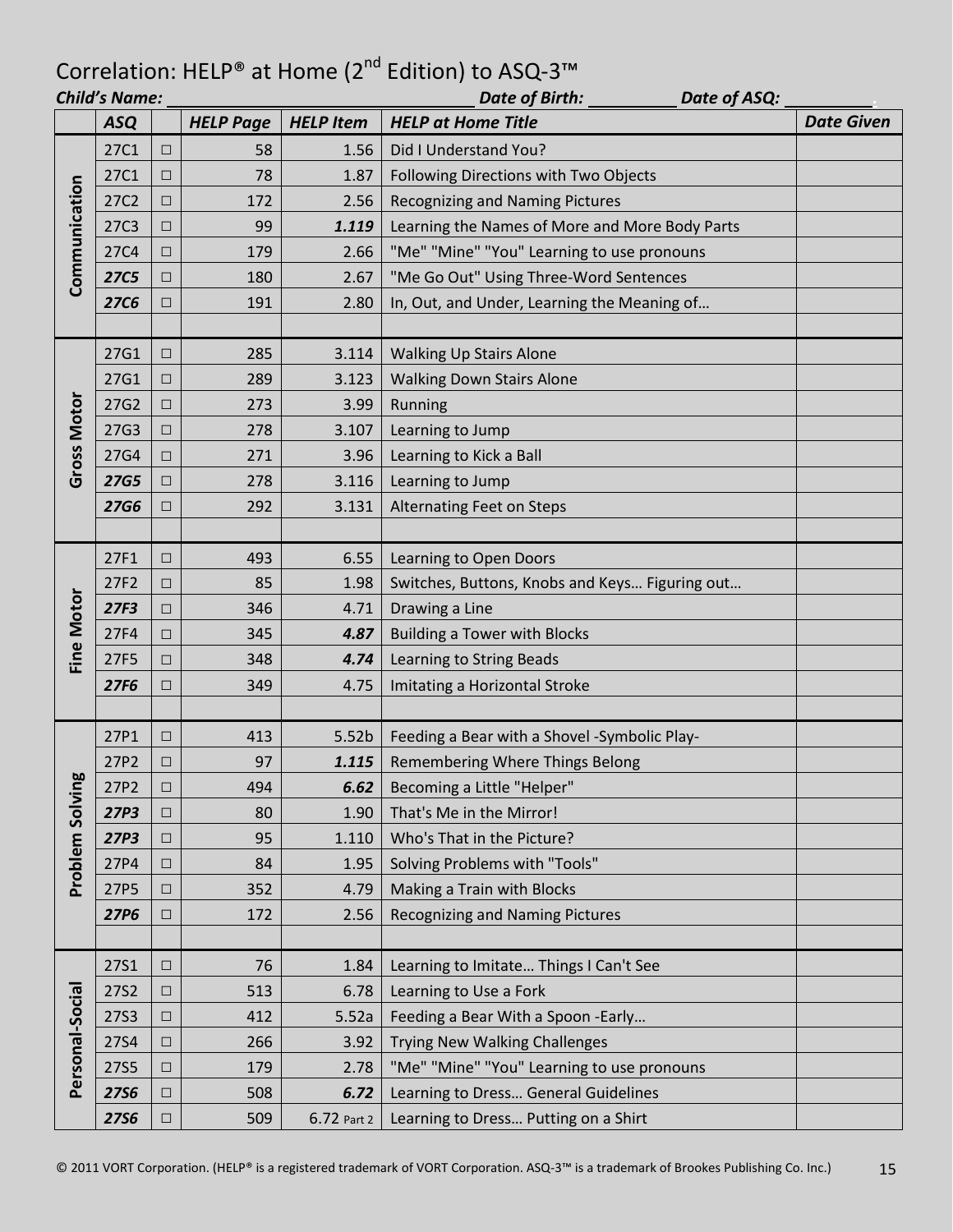|                    | Date of ASQ:<br><b>Child's Name:</b><br>Date of Birth: |        |                  |                  |                                                  |                   |  |
|--------------------|--------------------------------------------------------|--------|------------------|------------------|--------------------------------------------------|-------------------|--|
|                    | <b>ASQ</b>                                             |        | <b>HELP Page</b> | <b>HELP Item</b> | <b>HELP at Home Title</b>                        | <b>Date Given</b> |  |
| Communication      | 30C1                                                   | □      | 172              | 2.56             | Recognizing and Naming Pictures                  |                   |  |
|                    | 30C2                                                   | $\Box$ | 58               | 1.56             | Did I Understand You?                            |                   |  |
|                    | 30C2                                                   | □      | 78               | 1.87             | Following Directions with Two Objects            |                   |  |
|                    | 30C3                                                   | $\Box$ | 99               | 1.119            | Learning the Names of More and More Body Parts   |                   |  |
|                    | 30C4                                                   | $\Box$ | 180              | 2.67             | "Me Go Out" Using Three-Word Sentences           |                   |  |
|                    | 30C5                                                   | $\Box$ | 191              | 2.80             | In, Out, and Under, Learning the Meaning of      |                   |  |
|                    | <b>30C6</b>                                            | □      | 109              | 1.141            | Jumping, Running, Sleeping: Learning the meaning |                   |  |
|                    |                                                        |        |                  |                  |                                                  |                   |  |
|                    | 30G1                                                   | □      | 273              | 3.99             | Running                                          |                   |  |
|                    | 30G2                                                   | $\Box$ | 285              | 3.114            | <b>Walking Up Stairs Alone</b>                   |                   |  |
| <b>Gross Motor</b> | 30G2                                                   | $\Box$ | 289              | 3.123            | <b>Walking Down Stairs Alone</b>                 |                   |  |
|                    | 30G3                                                   | □      | 271              | 3.96             | Learning to Kick a Ball                          |                   |  |
|                    | 30G4                                                   | □      | 278              | 3.107            | Learning to Jump                                 |                   |  |
|                    | 30G5                                                   | □      | 292              | 3.131            | <b>Alternating Feet on Steps</b>                 |                   |  |
|                    | 30G6                                                   | $\Box$ | 288              | 3.122            | <b>Standing on One Foot</b>                      |                   |  |
|                    |                                                        |        |                  |                  |                                                  |                   |  |
|                    | 30F1                                                   | $\Box$ | 493              | 6.55             | Learning to Open Doors                           |                   |  |
|                    | 30F2                                                   | $\Box$ | 346              | 4.71             | Drawing a Line                                   |                   |  |
|                    | 30F3                                                   | $\Box$ | 348              | 4.74             | <b>Learning to String Beads</b>                  |                   |  |
|                    | 30F4                                                   | $\Box$ | 349              | 4.75             | Imitating a Horizontal Stroke                    |                   |  |
| Fine Motor         | 30F5                                                   | $\Box$ | 347              | 4.73             | <b>Scribbling in Circles</b>                     |                   |  |
|                    | 30F6                                                   | $\Box$ | 98               | 1.116            | Turning Pages- One at a Time                     |                   |  |
|                    |                                                        |        |                  |                  |                                                  |                   |  |
|                    | 30P1                                                   | □      | 80               | 1.90             | That's Me in the Mirror!                         |                   |  |
| ng                 | 30P1                                                   | ⊔      | 95               | 1.110            | Who's That in the Picture?                       |                   |  |
|                    | 30P2                                                   | $\Box$ | 84               | 1.95             | Solving Problems with "Tools"                    |                   |  |
|                    | 30P3                                                   | □      | 352              | 4.79             | Making a Train with Blocks                       |                   |  |
| Problem Solvi      | 30P4                                                   | □      | 172              | 2.56             | <b>Recognizing and Naming Pictures</b>           |                   |  |
|                    | 30P5                                                   | $\Box$ | 183              | 2.54             | "Car Go?" Imitating two word phrases             |                   |  |
|                    | 30P6                                                   | $\Box$ | 172              | 2.61             | <b>Recognizing and Naming Pictures</b>           |                   |  |
|                    |                                                        |        |                  |                  |                                                  |                   |  |
|                    | 30S1                                                   | $\Box$ | 76               | 1.84             | Learning to Imitate Things I Can't See           |                   |  |
| Personal-Social    | 30S2                                                   | $\Box$ | 478              | 6.38             | Feeding Myself with a Spoon                      |                   |  |
|                    | 30S3                                                   | $\Box$ | 266              | 3.92             | Trying New Walking Challenges                    |                   |  |
|                    | 30S4                                                   | $\Box$ | 508              | 6.72             | Learning to Dress General Guidelines             |                   |  |
|                    | 30S4                                                   | $\Box$ | 509              | 6.72 Part 2      | Learning to Dress Putting on a Shirt             |                   |  |
|                    | 30S5                                                   | $\Box$ | 508              | 6.72             | Learning to Dress General Guidelines             |                   |  |
|                    | 30S6                                                   | $\Box$ | 80               | 1.90             | That's Me in the Mirror!                         |                   |  |
|                    | 30S6                                                   | $\Box$ | 95               | 1.110            | Who's That in the Picture?                       |                   |  |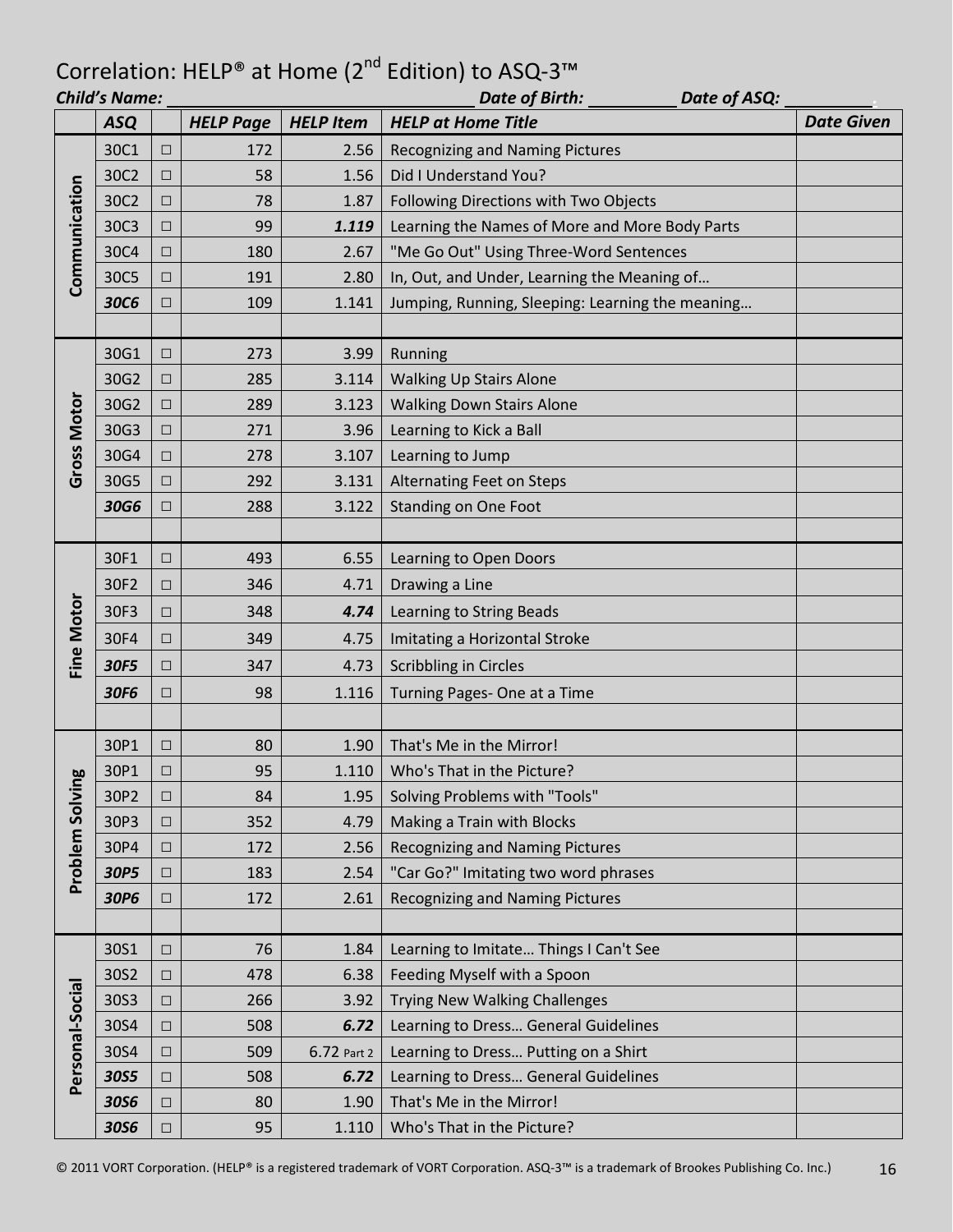|                    | <b>Child's Name:</b><br><b>Date of Birth:</b><br>Date of ASQ: |        |                  |                  |                                                  |                   |  |
|--------------------|---------------------------------------------------------------|--------|------------------|------------------|--------------------------------------------------|-------------------|--|
|                    | <b>ASQ</b>                                                    |        | <b>HELP Page</b> | <b>HELP Item</b> | <b>HELP at Home Title</b>                        | <b>Date Given</b> |  |
| Communication      | 33C1                                                          | $\Box$ | 99               | 1.119            | Learning the Names of More and More Body Parts   |                   |  |
|                    | 33C2                                                          | $\Box$ | 180              | 2.67             | "Me Go Out" Using Three-Word Sentences           |                   |  |
|                    | 33C3                                                          | $\Box$ | 191              | 2.80             | In, Out, and Under, Learning the Meaning of      |                   |  |
|                    | 33C4                                                          | $\Box$ | 109              | 1.141            | Jumping, Running, Sleeping: Learning the meaning |                   |  |
|                    | 33C5                                                          | $\Box$ | 127              | 1.159            | Understanding More and More Adjectives and Verbs |                   |  |
|                    | 33C6                                                          | $\Box$ | 169              | 2.52             | What's My Name?                                  |                   |  |
|                    | 33C6                                                          | □      | 196              | 2.89             | "What's Your Name?"                              |                   |  |
|                    |                                                               |        |                  |                  |                                                  |                   |  |
|                    | 33G1                                                          | $\Box$ | 273              | 3.99             | Running                                          |                   |  |
|                    | 33G2                                                          | $\Box$ | 271              | 3.96             | Learning to Kick a Ball                          |                   |  |
|                    | 33G3                                                          | $\Box$ | 278              | 3.107            | Learning to Jump                                 |                   |  |
|                    | 33G4                                                          | $\Box$ | 292              | 3.131            | <b>Alternating Feet on Steps</b>                 |                   |  |
| <b>Gross Motor</b> | 33G5                                                          | $\Box$ | 288              | 3.122            | <b>Standing on One Foot</b>                      |                   |  |
|                    | 33G6                                                          | $\Box$ | 265              | 3.88             | Throwing Toward a Target                         |                   |  |
|                    |                                                               |        |                  |                  |                                                  |                   |  |
|                    | 33F1                                                          | $\Box$ | 346              | 4.71             | Drawing a Line                                   |                   |  |
|                    | 33F2                                                          | $\Box$ | 348              | 4.74             | Learning to String Beads                         |                   |  |
| <b>Fine Motor</b>  | 33F3                                                          | □      | 349              | 4.75             | Imitating a Horizontal Stroke                    |                   |  |
|                    | 33F4                                                          | $\Box$ | 347              | 4.73             | <b>Scribbling in Circles</b>                     |                   |  |
|                    | 33F5                                                          | $\Box$ | 98               | 1.116            | Turning Pages- One at a Time                     |                   |  |
|                    | 33F6                                                          | □      | 353              | 4.81             | Snipping with Scissors                           |                   |  |
|                    |                                                               |        |                  |                  |                                                  |                   |  |
|                    | 33P1                                                          | $\Box$ | 80               | 1.90             | That's Me in the Mirror!                         |                   |  |
|                    | 33P1                                                          | $\Box$ | 95               | 1.110            | Who's That in the Picture?                       |                   |  |
| Solving            | 33P2                                                          | $\Box$ | 352              | 4.79             | Making a Train with Blocks                       |                   |  |
|                    | 33P3                                                          | $\Box$ | 84               | 1.95             | Solving Problems with "Tools"                    |                   |  |
| Problem            | 33P4                                                          | $\Box$ | 172              | 2.61             | <b>Recognizing and Naming Pictures</b>           |                   |  |
|                    | 33P5                                                          | $\Box$ | 183              | 2.54             | "Car Go?" Imitating two word phrases             |                   |  |
|                    | 33P6                                                          | $\Box$ | 355              | 4.83             | <b>First Designs</b>                             |                   |  |
|                    |                                                               |        |                  |                  |                                                  |                   |  |
|                    | 33S1                                                          | $\Box$ | 478              | 6.38             | Feeding Myself with a Spoon                      |                   |  |
|                    | 33S2                                                          | $\Box$ | 266              | 3.92             | <b>Trying New Walking Challenges</b>             |                   |  |
| Personal-Social    | 33S3                                                          | $\Box$ | 508              | 6.72             | Learning to Dress General Guidelines             |                   |  |
|                    | 33S3                                                          | $\Box$ | 509              | 6.72 Part 2      | Learning to Dress Putting on a Shirt             |                   |  |
|                    | 33S4                                                          | $\Box$ | 508              | 6.72             | Learning to Dress General Guidelines             |                   |  |
|                    | 33S5                                                          | $\Box$ | 80               | 1.90             | That's Me in the Mirror!                         |                   |  |
|                    | 33S5                                                          | $\Box$ | 95               | 1.110            | Who's That in the Picture?                       |                   |  |
|                    | <b>3356</b>                                                   | $\Box$ | 114              | 1.138            | Am I a Boy or Girl?                              |                   |  |
|                    | <b>3356</b>                                                   | $\Box$ | 438              | 5.83             | Am I a Boy or Girl?                              |                   |  |